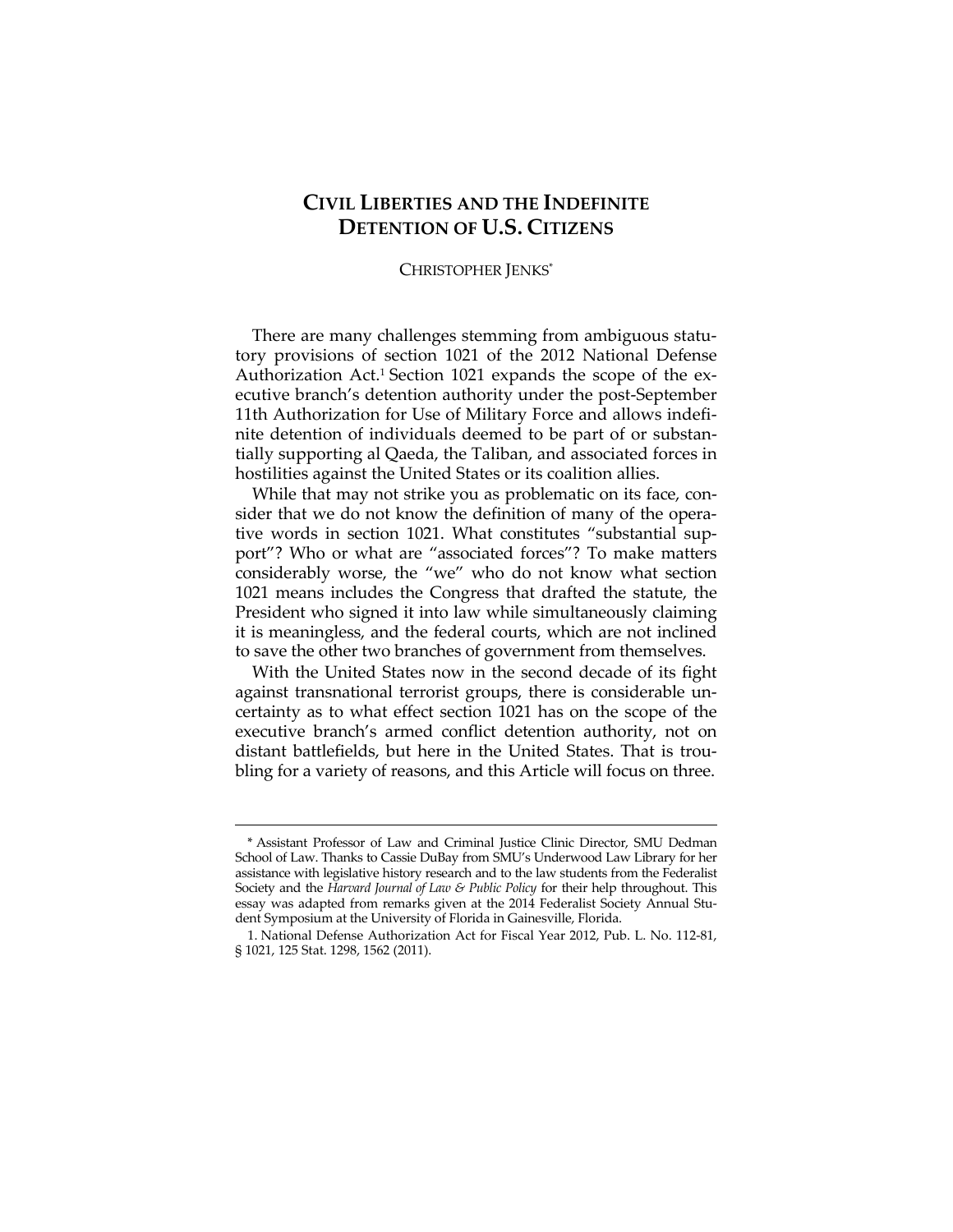#### 174 *Federalist Edition* [Vol. 2

First, it is troubling that we are not sure if section 1021 allows the President to order the indefinite detention of a U.S. citizen or lawful resident alien captured in the United States. Reviewing the legislative process which yielded section 1021 is distressing and disturbing. Our system of government relies on, or maybe assumes, the various branches will operate as checks and balances on each others. Yet with section 1021 the legislative and executive branches have abdicated their responsibility and kicked the proverbial can down the road to the judiciary. So we now face a Hobson's choice of either hoping for an activist judiciary which will mitigate the civil liberties risks the other branches of government have created, or wanting a judiciary that acts within its constitutionally mandated limitations, recognizing that section 1021 may survive challenge as a result.

Second, it is troubling because the prospect of indefinite detention and trial by military commission upsets a long-standing balance within the U.S. criminal procedure system, whereby law enforcement essentially has to choose, or prioritize, between protecting the public and prosecuting offenders. This choice is made possible by the public safety exception from *New York v. Quarles*<sup>2</sup> that modifies our understanding of the *Miranda* warning requirements.3 Since September 11th the government has made expansive use of the public safety exception, altering the balance between rights and security.<sup>4</sup> The development of section 1021 and the availability of indefinite detention fundamentally alters the long-standing risk calculus under which law enforcement operated. We have, or should have, observed this change in the differing manner in which law enforcement responded to and treated a foreign citizen arrested in Detroit after attempting to bomb a transatlantic flight compared to that of a U.S. citizen alleged to have bombed the Boston Marathon.5 Section 1021 became law in between those two events, and it may account for

<u> 1989 - Andrea Stadt Britain, amerikansk politik (</u>

 <sup>2. 467</sup> U.S. 649 (1984).

<sup>3</sup>*. Id.* at 659–60 (citing Miranda v. Arizona, 384 U.S. 436 (1966)).

 <sup>4.</sup> *See* M.K.B. Darmer, *Lessons from the Lindh Case: Public Safety and the Fifth Amendment*, 68 BROOK. L. REV. 241, 272 (2002).

 <sup>5.</sup> *See* Geoffrey Corn & Chris Jenks, *Strange Bedfellows: How Expanding the Public Safety Exception to Miranda Benefits Counterterrorism Suspects*, 41 FORDHAM URB. L.J. 1 (2013).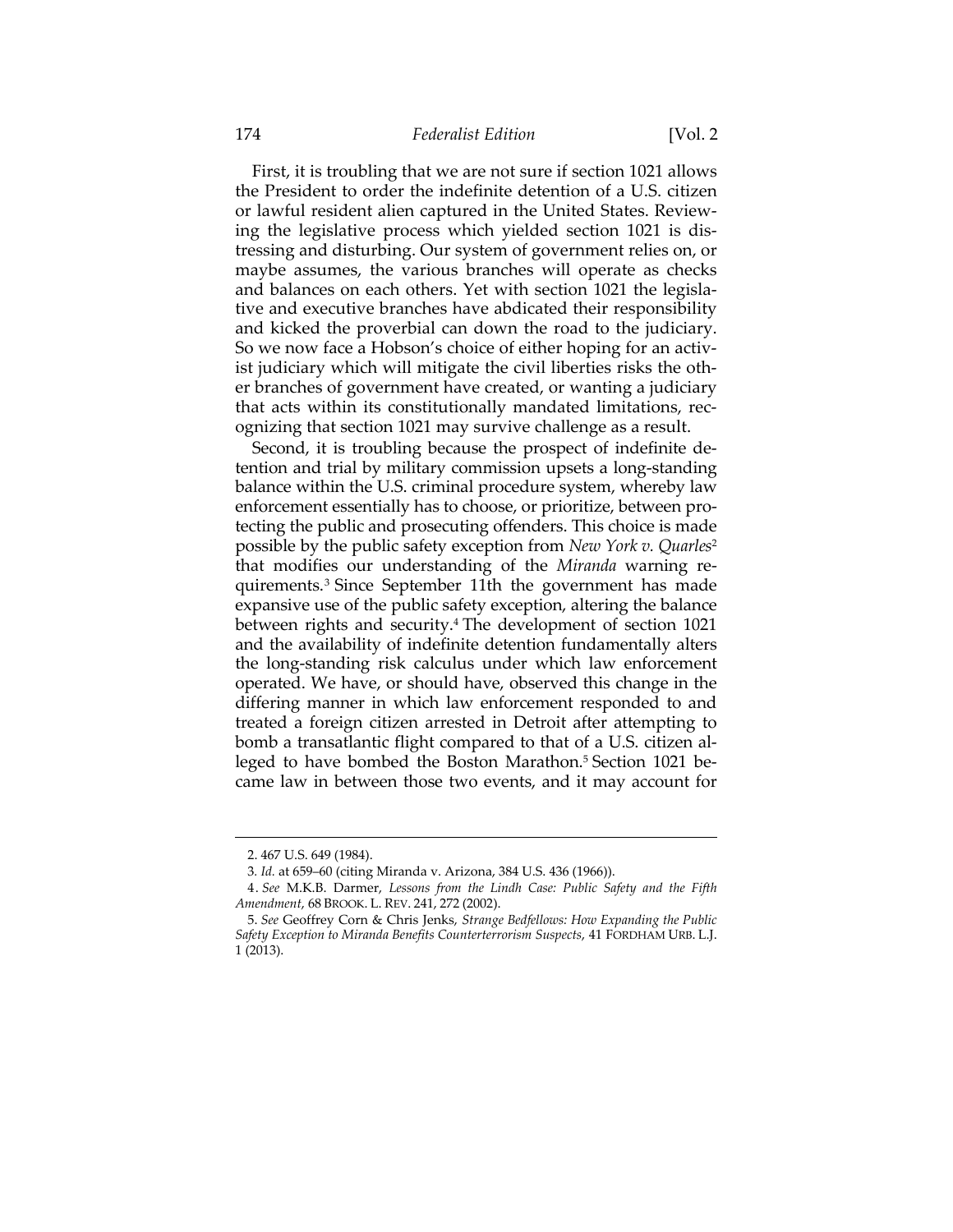why U.S. law enforcement afforded the U.S. citizen far less in civil liberties than the foreign national.

Finally, it is troubling that there is not much in the way of current discussion on section 1021 and the contemporary challenges of balancing freedom and security. Yet now is when we need to have the conversation, in the relative calm, cool light of day. If history is any guide, and it is, this debate will resurface reactively and emotionally following the next instance of someone with explosives in their underwear, their shoes, their SUV at Times Square, or after an attack like that during the Boston Marathon.<sup>6</sup> We know that we often come to regret the decisions we make when emotionally compromised. It is in that moment of emotional excitement when we may finally and fully see the civil liberties risk of section 1021 in the form of the indefinite detention without trial of a U.S. citizen captured in the United States. My goal today is that by outlining where are now with section 1021, and how we reached this point, we can avoid our otherwise inevitable future, one which we will equally inevitably lament.

## I. SECTION 1021

It is instructive to consider the final wording of section 1021, the drafting debate in Congress, the President's action in signing the NDAA into law, and how federal courts have construed the provisions. As enacted, section 1021 reads:

SEC. 1021. AFFIRMATION OF AUTHORITY OF THE ARMED FORCES OF THE UNITED STATES TO DETAIN COVERED PERSONS PURSUANT TO THE AUTHORIZA-TION FOR USE OF MILITARY FORCE.

(a) IN GENERAL.—Congress affirms that the authority of the President to use all necessary and appropriate force pursuant to the Authorization for Use of Military Force (Public Law 107–40; 50 U.S.C. 1541 note) includes the authority for the Armed Forces of the United States to detain covered persons (as defined in subsection (b)) pending disposition under the law of war.

(b) COVERED PERSONS.—A covered person under this section is any person as follows:

<u> 1989 - Andrea Stadt Britain, amerikansk politik (</u>

<sup>6</sup>*. Id.* at 2–3 & nn.3–6.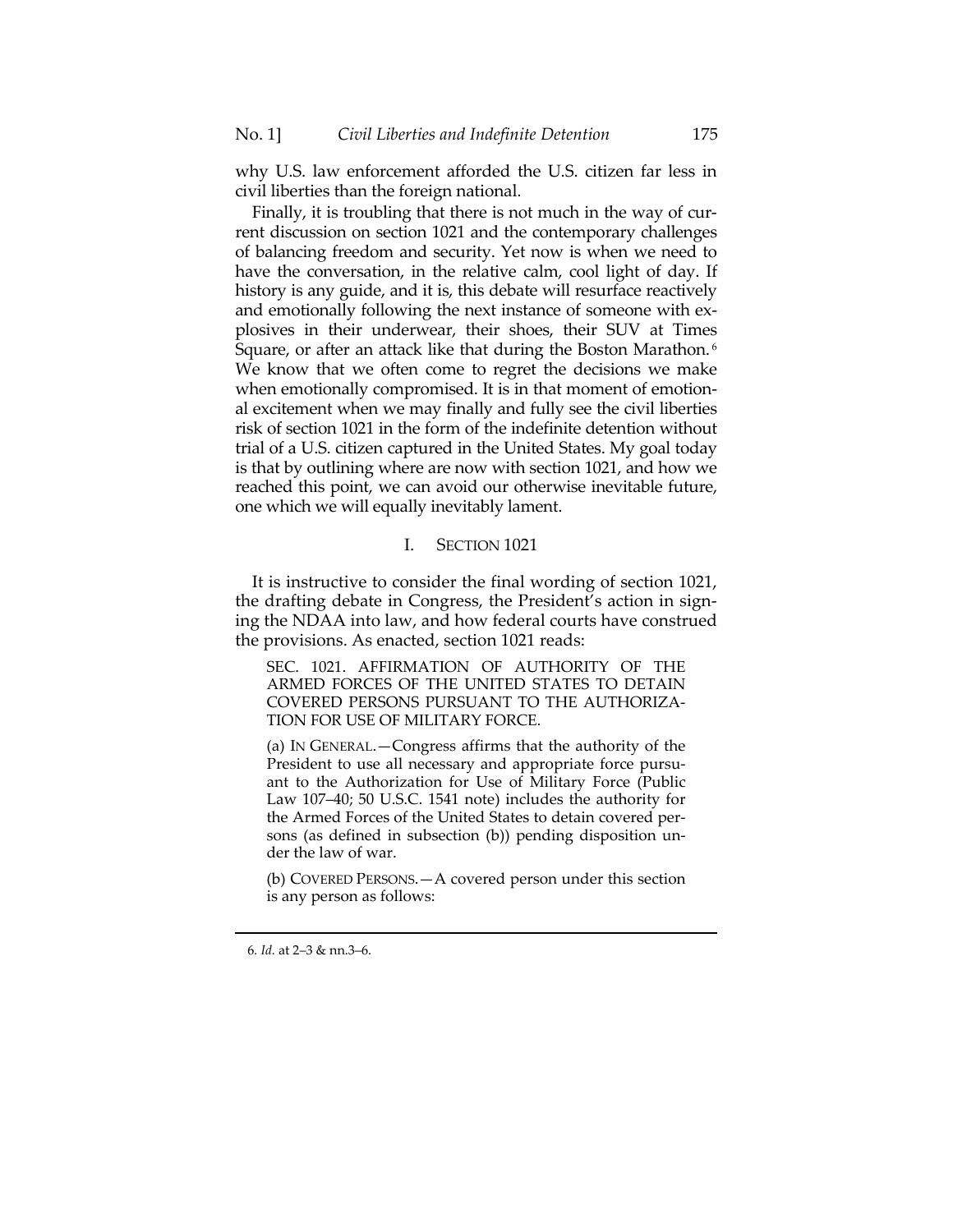(1) A person who planned, authorized, committed, or aided the terrorist attacks that occurred on September 11, 2001, or harbored those responsible for those attacks.

 (2) A person who was a part of or substantially supported al-Qaeda, the Taliban, or associated forces that are engaged in hostilities against the United States or its coalition partners, including any person who has committed a belligerent act or has directly supported such hostilities in aid of such enemy forces.

(c) DISPOSITION UNDER LAW OF WAR.—The disposition of a person under the law of war as described in subsection (a) may include the following:

 (1) Detention under the law of war without trial until the end of the hostilities authorized by the Authorization for Use of Military Force.

(2) Trial under chapter 47A of title 10, United States Code (as amended by the Military Commissions Act of 2009 (title XVIII of Public Law 111–84)).

(3) Transfer for trial by an alternative court or competent tribunal having lawful jurisdiction.

(4) Transfer to the custody or control of the person's countryof origin, any other foreign country, or any other foreign entity.

(d) CONSTRUCTION.—Nothing in this section is intended to limit or expand the authority of the President or the scope of the Authorization for Use of Military Force.

(e) AUTHORITIES.—Nothing in this section shall be construed to affect existing law or authorities relating to the detention of United States citizens, lawful resident aliens of the United States, or any other persons who are captured or arrested in the United States.

(f) REQUIREMENT FOR BRIEFINGS OF CONGRESS.—The Secretary of Defense shall regularly brief Congress regarding the application of the authority described in this section, including the organizations, entities, and individuals considered to be ''covered persons'' for purposes of subsection (b)(2).7

 7. National Defense Authorization Act for Fiscal Year 2012, § 1021, Pub. L. No. 112-81, § 1021, 125 Stat. 1298, 1562 (2011).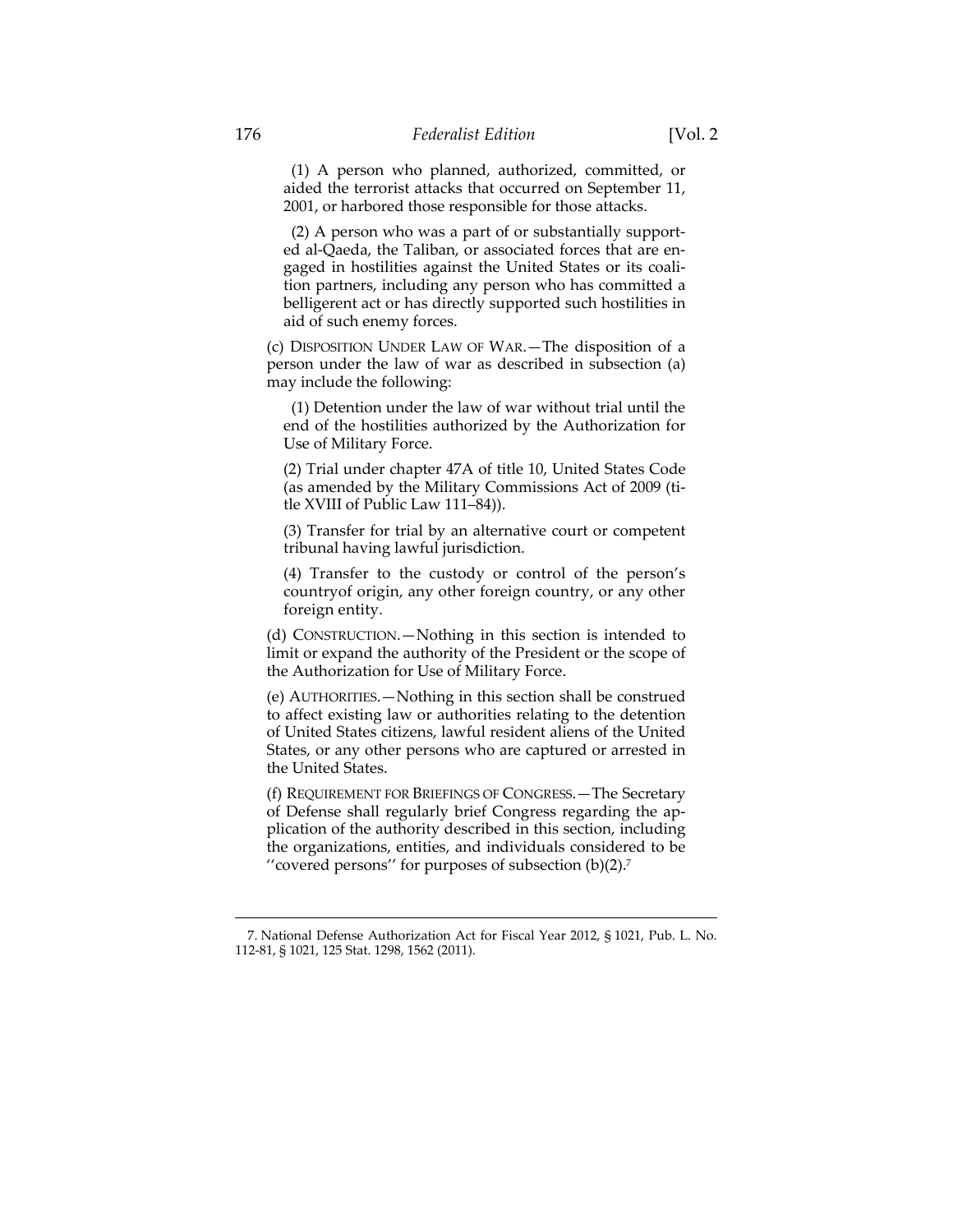Although the focus of this article is on the meaning of section 1021, it is both notable and curious that Congress drafted legislation concerning indefinite detention not as a standalone bill, but buried in a 565-page defense appropriations act.<sup>8</sup> But before discussing what members of Congress claim the legislation does and does not mean, analyzing the plain language of section 1021 is in order.

As the title indicates, section 1021 affirms the authority of the U.S. military to detain certain categories of individuals (covered persons), pursuant to the Authorization for Use of Military Force (AUMF). The use of the word "affirms" is interesting. Affirm is defined as "to assert as confirmed,"9 which is ironic given that Congress disagrees as to the meaning of that which it claims to affirm in section 1021.

The title then links the categories of persons, the "covered persons," with the AUMF. This is more than a little disingenuous as the definition of covered persons in section 1021 is well beyond the scope of the AUMF. Congress enacted the AUMF in the aftermath of the September 11th terror attacks. The relevant portions of the AUMF provide:

That the President is authorized to use all necessary and appropriate force against those nations, organizations, or persons he determines planned, authorized, committed, or aided the terrorist attacks that occurred on September 11, 2001, or harbored such organizations or persons, in order to prevent any future acts of international terrorism against the United States by such nations, organizations or persons.10

Thus, Congress authorized the President to use force, but only against those entities involved with the September 11th attacks. Although the AUMF does not specifically authorize detention, the U.S. Supreme Court held in its 2004 *Hamdi* decision that detention is "so fundamental and accepted an incident to war as to be an exercise of the 'necessary and appropriate force' Congress has authorized the President to use."11

 <sup>8.</sup> *See id.*

 <sup>9.</sup> *Affirm—Definition and More from the Free Merriam-Webster Dictionary*, MERRIAM-WEBSTER, http://www.merriam-webster.com/dictionary/affirm [http://perma.cc/5LCM -9TLS] (last visited Oct. 26, 2014).

 <sup>10.</sup> Authorization for Use of Military Force, Pub. L. No. 107-40, 115 Stat. 224 (2001).

 <sup>11.</sup> Hamdi v. Rumsfeld, 542 U.S. 507, 518 (2004) (plurality opinion).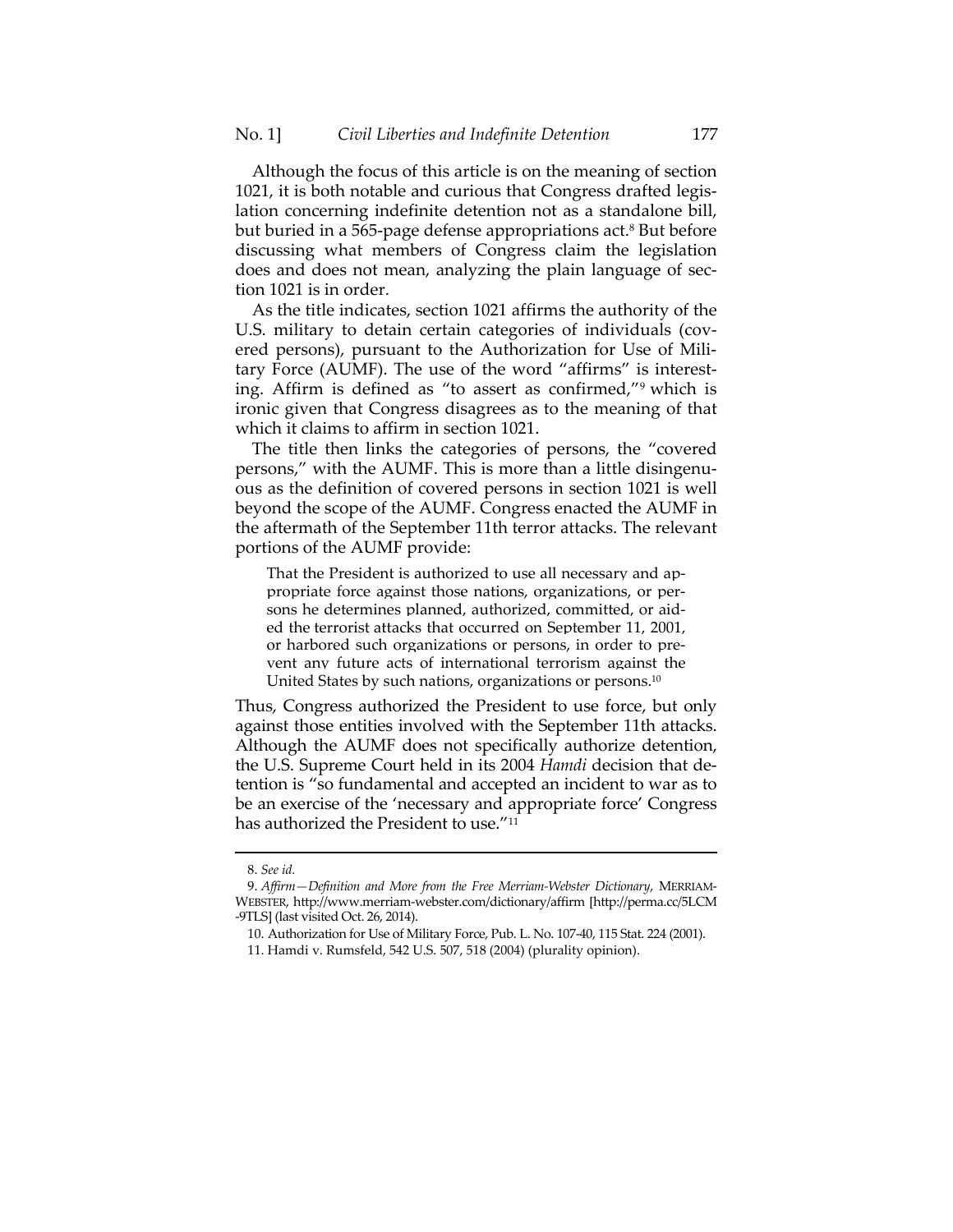Section 1021, while claiming that "[n]othing in this section is intended to limit or expand the authority of the President or the scope of the Authorization for Use of Military Force,"12 does just that, at least in terms of the President's detention authority. There are two categories of persons to whom section 1021 applies. The first is the same as from the AUMF, those "who planned, authorized, committed, or aided the terrorist attacks that occurred on September 11, 2001, or harbored those responsible for those attacks."13 The second category of persons expands the scope of detention authority by including anyone "who was a part of or substantially supported al Qaeda, the Taliban, or associated forces that are engaged in hostilities against the United States or its coalition partners, including any person who has committed a belligerent act or has directly supported such hostilities in aid of such enemy forces."14

This second category of covered persons is replete with uncertainty. What does it mean to be part of or substantially support al Qaeda or the Taliban? Who or what are the associated forces? What is required to engage in hostilities? Who are the coalition partners of the United States? What constitutes a belligerent act? What constitutes direct support, and is that a different level of support than substantial? Had Congress set out to draft a vague and confusing statute it could not have done better, and this in just the beginning of section 1021.

While section 1021 is unclear on who exactly is covered, what may be done to those individuals, whoever they are, is more straightforward. Section 1021 provides that the "disposition" of a covered person may include: (1) "[d]etention under the law of war without trial until the end of the hostilities authorized by the Authorization for Use of Military Force"; (2) trial by military commission; (3) transfer to an alternate court or tribunal; and (4) "transfer to the custody . . . of the person's country of origin," or any other foreign country or entity.15 It is the first possible disposition, indefinite law-of-war-based detention which is, or should be, the greatest source of controversy.

- 12. § 1021(d) (2012).
- 13. *Id.* § 1021(b)(1).

 <sup>14.</sup> *Id.* § 1021(b)(2).

 <sup>15.</sup> *Id.* § 1021(c).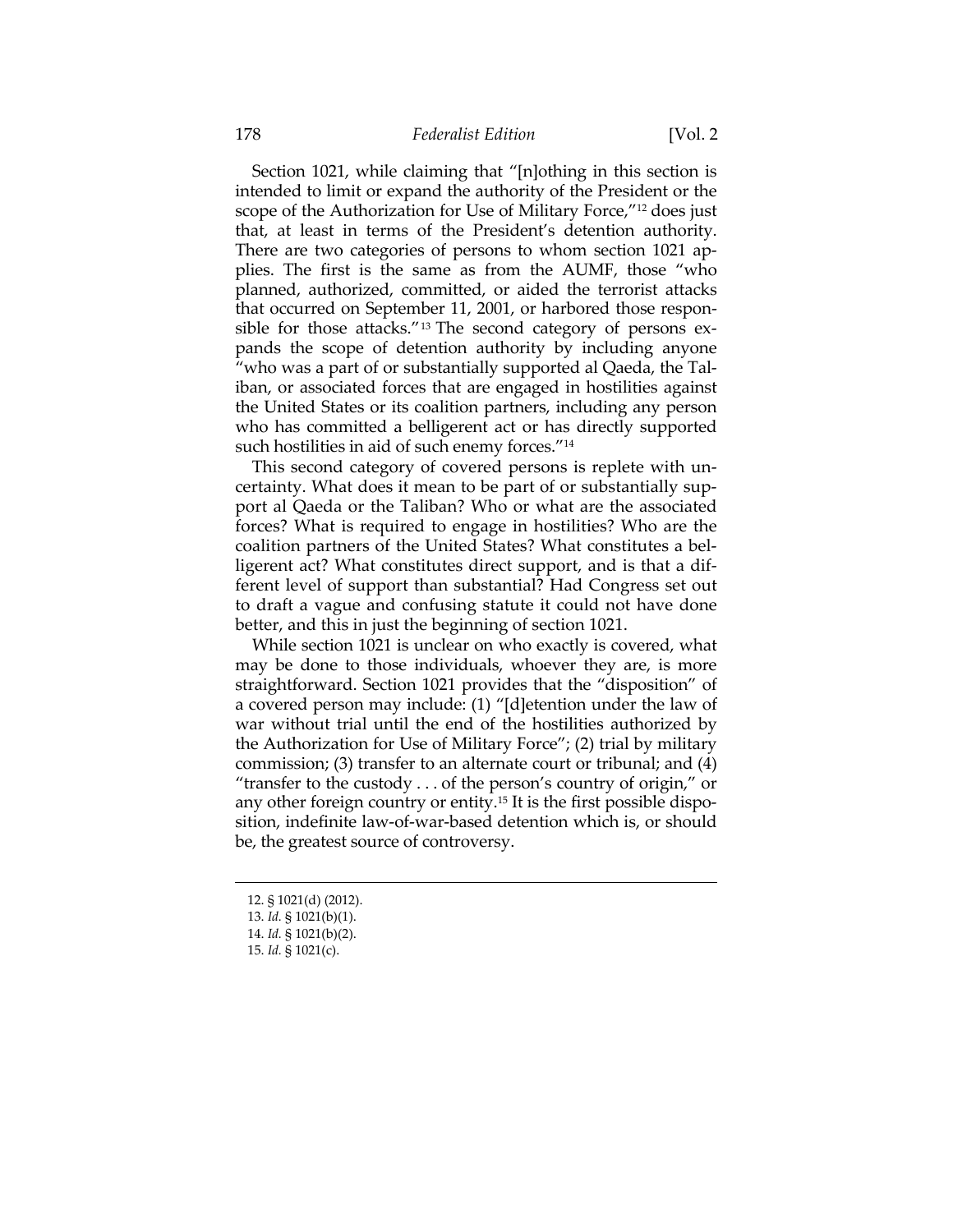When will the end of hostilities authorized by the AUMF occur? Arguably those hostilities will not end until the death or capture of all those who planned, authorized, committed or aided the September 11th attacks. But there is not, indeed could not be, any way of reaching that point or knowing if the U.S. had managed to do so. Thus while the word "indefinite" is not contained in section 1021, it is more intellectually honest to use that term instead of the fiction Congress employed, which suggests that there are known or knowable bounds to the length of permissible detention without trial.

Thus far we have discussed a detention statute in which we are unclear to whom it applies and for how long, but amazingly we are still not yet at the confusing portion. While there is a procedural briefing requirement technically at the end of section 1021, the substantive provision concludes by stating that "[N]othing in this section shall be construed to affect existing law or authorities relating to the detention of United States citizens, lawful resident aliens of the United States, or any other persons who are captured or arrested in the United States."16 In essence this subsection means that the current status quo regarding the legality of detaining a U.S. citizen or lawful resident alien outside the U.S. or detaining anyone in the United States remains unchanged. Yet there is no agreement as to what that status quo is. We now turn to what Congress claims section 1021 does and does not do. Normally reviewing the legislative history provides a modicum of clarity as to congressional intent. With section 1021, the legislative history only exacerbates the confusion.

## II. LEGISLATIVE HISTORY

#### *A. House Armed Services Committee*

In May 2011, early in the legislative process for the NDAA, the House Armed Services Committee (HASC) issued a report on what ultimately became section 1021 but was at the time numbered section 1034.<sup>17</sup> The committee noted that the terrorist threat facing the United States had evolved and that "[a]l Qaeda, the Taliban, and associated forces still pose a grave

 <sup>16.</sup> *Id.* § 1021(e).

 <sup>17.</sup> H.R. REP. NO. 112-78 (2011)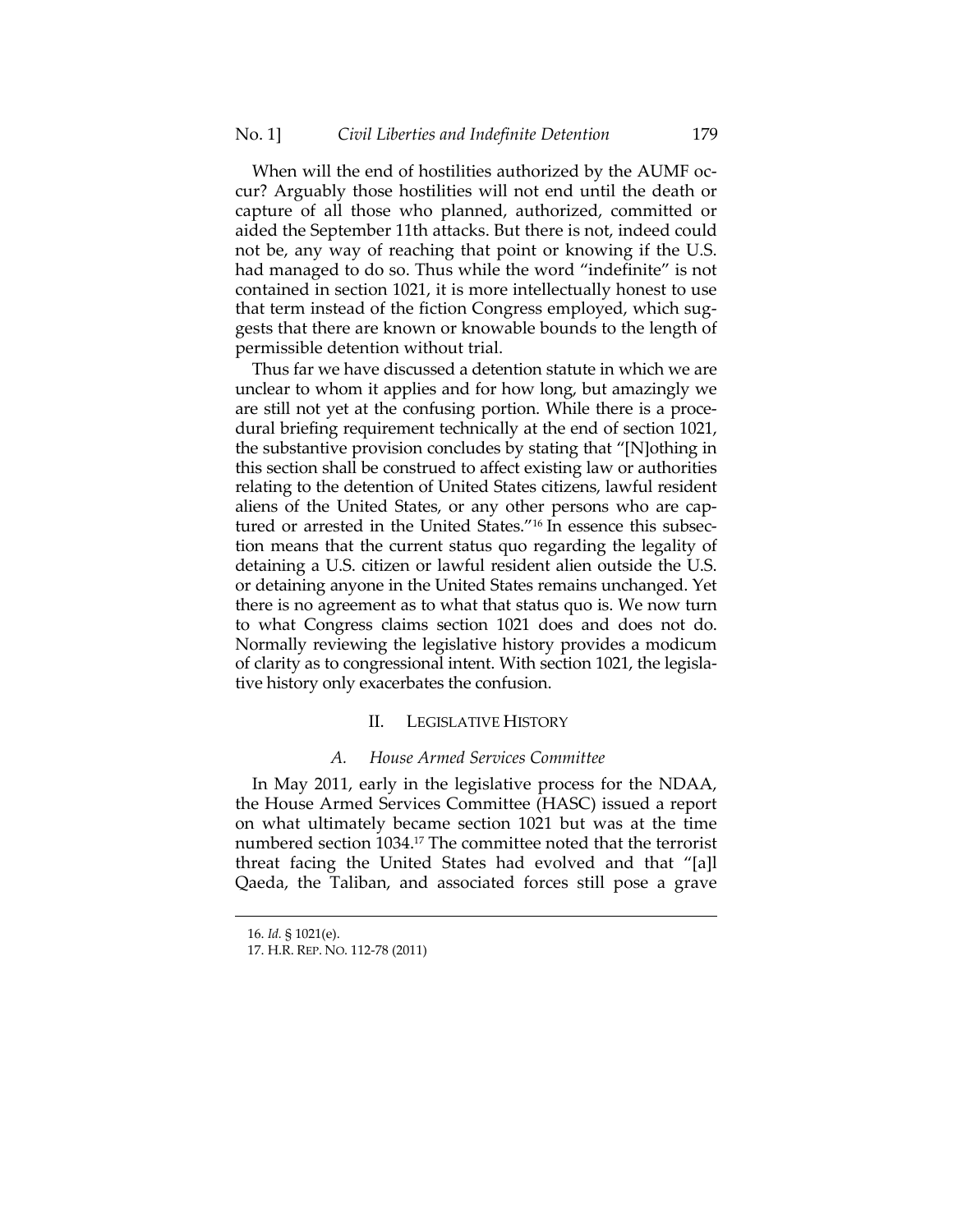threat to U.S. national security."18 The committee continues by claiming that the AUMF "necessarily includes the authority to address the continuing and evolving threat posed by these groups."19 This is an interesting claim given that the AUMF only addressed entities responsible for the September 11th attacks. While the AUMF certainly covers al Qaeda and the Taliban, to what extent "associated forces," some of which were not formed until *after* September 11th, are included is questionable. The committee then states that it "supports the Executive Branch's interpretation of the AUMF, as it was described in a March 13, 2009, filing before the U.S. District Court for the District of Columbia."20

# *B. 2009 DOJ AUMF Filing*

In that March 13, 2009 filing, the Department of Justice made several assertions concerning the AUMF, with which the HASC apparently agrees. In that filing, DOJ repeated the grant of AUMF Force authority "to detain persons that the President determines planned, authorized, committed, or aided the terrorist attacks that occurred on September 11, 2001, and persons who harbored those responsible for those attacks."<sup>21</sup> But DOJ also claimed that through the AUMF: "[t]he President also has the authority to detain persons who were part of, or substantially supported, Taliban or al-Qaida forces or associated forces that are engaged in hostilities against the United States or its coalition partners, including any person who has committed a belligerent act, or has directly supported hostilities, in aid of such enemy armed forces."<sup>22</sup>

So the Congress initially provided a limited grant of authority in the AUMF. The AUMF addresses those who planned, authorized, committed or aided the September 11th attacks. The executive branch then interpreted that grant to include other

<sup>18.</sup> *Id.* at 209.

 <sup>19.</sup> *Id.*

<sup>20</sup>*. Id.* (referring to Respondents' Memorandum Regarding the Government's Detention Authority Relative to Detainees Held at Guantanamo Bay, *In re* Guantanamo Bay Detainee Lit., Misc. No. 08-442 (TFH) (D.D.C. Mar. 13, 2009) [hereinafter Guantanamo Memo]).

 <sup>21.</sup> Guantanamo Memo, *supra* note 20, at 2.

 <sup>22.</sup> *Id.*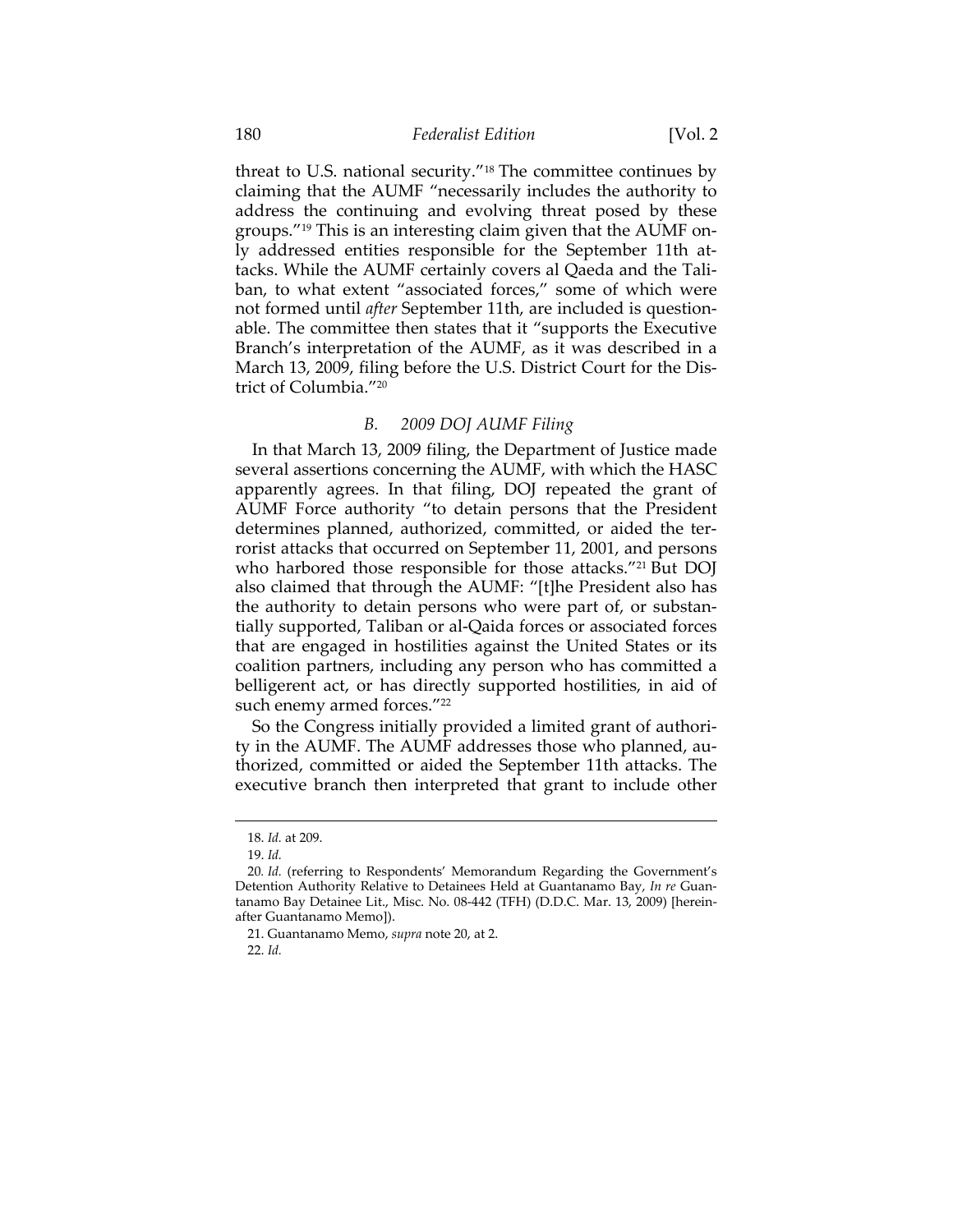individuals who engage in other activities beyond those listed in the AUMF. The executive branch's interpretation includes associated forces who support hostilities against the U.S. or unidentified coalition partners. The HASC then supported the executive branch's concept of what it claims Congress originally intended in the AUMF.

If Congress had actually intended the AUMF to mean what the executive branch claims, then no further legislation would be required. But Congress ultimately included the executive branch's version of what Congress intended in the AUMF in section 1021. This means that either the covered person language is superfluous and Congress was merely affirming its earlier grant of authority, or Congress was modifying the use of force authority through a single section of a massive defense appropriations act. The former would be needless and confusing, while the latter would be disingenuous and disconcerting.

The March 13, 2009 filing also makes other claims which, given the HASC's support, factor into what section 1021 was intended to mean. These claims include that: (1) it is "neither possible nor advisable, however, to attempt to identify, in the abstract, the precise nature and degree of 'substantial support,' or the precise characteristics of 'associated forces,' that are or would be sufficient to bring persons and organizations within the foregoing framework"; (2) the AUMF does not "limit the 'organizations' it covers to just al-Qaida or the Taliban"; (3) the AUMF is not limited to persons captured on the battlefields of Afghanistan"; and (4) the threshold for detention is lower than that for direct participation in hostilities.23

The last point warrants explanation. Direct participation in hostilities is a law-of-war term and refers to the activity level that renders a civilian the lawful object of attack.24 Normally civilians may not be made the object of attack, but when they directly participate in hostilities they may be targeted with lethal force. The DOJ filing is correct that "[L]aw-of-war principles do not limit the United States' detention authority to this

<sup>23</sup>*. Id.* at 2, 7.

 <sup>24.</sup> Ryan Goodman, *The Detention of Civilians in Armed Conflict*, 103 AM. J. INT'L L, 48, 51–54 (2009) (distinguishing four groups of individuals and explaining the difference between direct and indirect participation).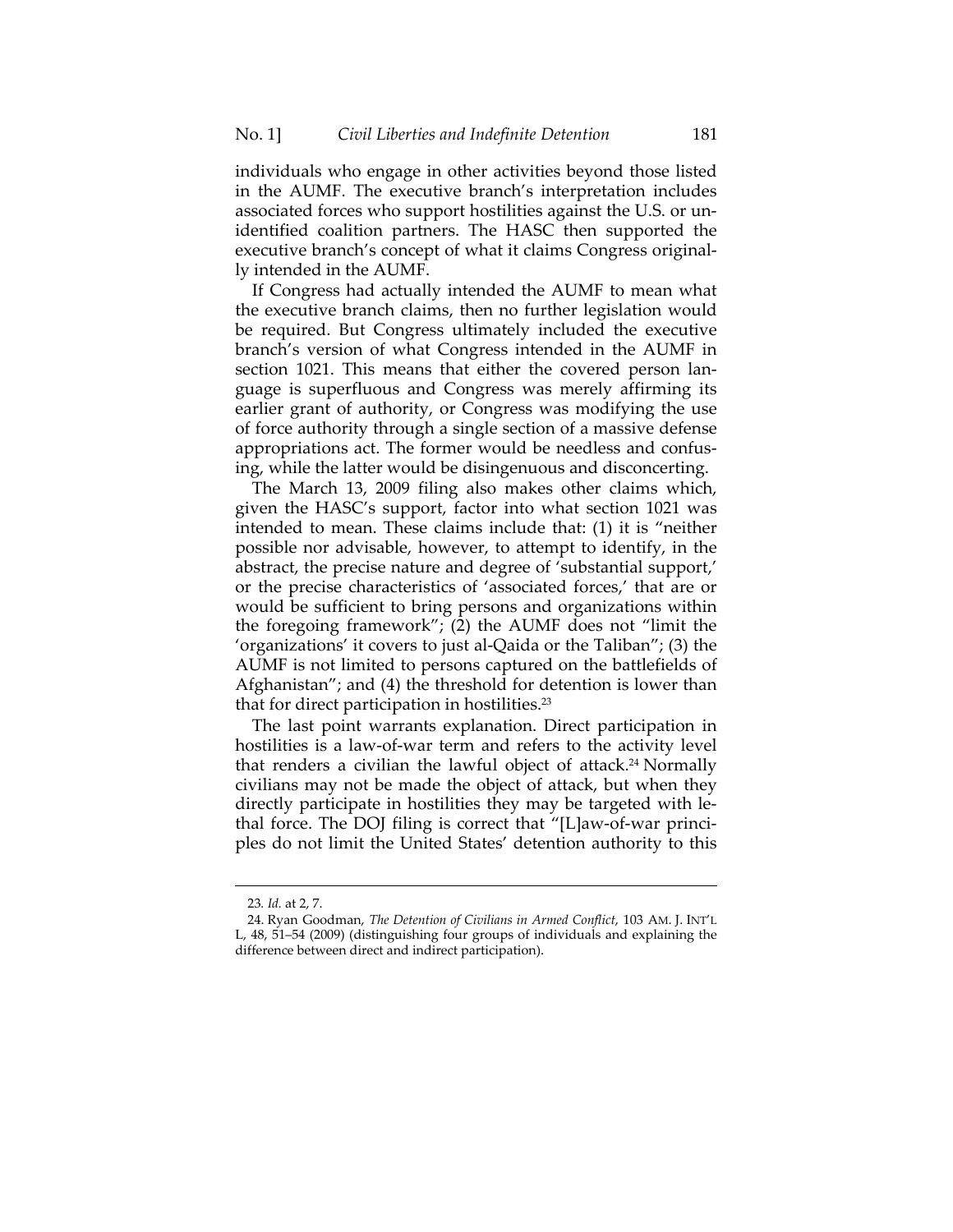limited category of individuals."25 Indeed the Fourth Geneva Convention, which covers civilians, outlines the circumstances under which civilians may be detained.<sup>26</sup> The threshold for detention is lower than the direct participation standard—it is when the civilian poses an imperative security threat.<sup>27</sup> The DOJ filing makes reference to the prisoner of war detention provisions of the Third Geneva Convention, but only to counter claims that direct participation is too high a threshold.28 The filing neither acknowledges the imperative security threat standard for detention of civilians from the Geneva Conventions nor offers an alternative.

Over the course of the next six months the NDAA underwent changes as part of the legislative process. The Congressional Record from December 2011 reveals several sessions in which the Senate debated the NDAA in general and section 1021 in particular.29 This legislative history sheds light—albeit not clarity—on what Congress intended in section 1021 and how agreement on the final wording was reached.

## *C. House and Senate Debates*

The Senate Armed Services Committee developed a different version of section 1021 which included a "limitation" stating that the detention authority "does not extend to the detention of citizens or lawful resident aliens of the United States on the basis of conduct taking place within the United States except to the extent permitted by the Constitution."30

This language seems to attempt to codify the Fourth Circuit's analysis in *Padilla*, 31 that the Supreme Court's *Hamdi* decision was not predicated on the capture location, but on the location of the alleged misconduct. Hamdi was captured in Afghanistan, where he was engaging in armed conflict against the

<u> 1989 - Andrea Stadt Britain, amerikansk politik (</u>

 <sup>25.</sup> Guantanamo Memo, *supra* note 20, at 8.

<sup>26.</sup> ICRC, Commentary: IV Geneva Convention Relative to the Protection of Civilian Persons in Time of War, 258 (Jean S. Pictet gen. ed., 1958).

 <sup>27.</sup> *Id.*

 <sup>28.</sup> Guantanamo Memo, *supra* note 20, at 8–9.

<sup>29</sup>*. See, e.g.*, 157 CONG. REC. S8619 (daily ed. Dec. 15, 2011); 157 CONG. REC. S8079 (daily ed. Dec. 1, 2011).

 <sup>30.</sup> S. 1253, 112th Cong. § 1031(d) (2011).

 <sup>31.</sup> Padilla v. Hanft, 423 F.3d 386, 393–94 (4th Cir. 2005).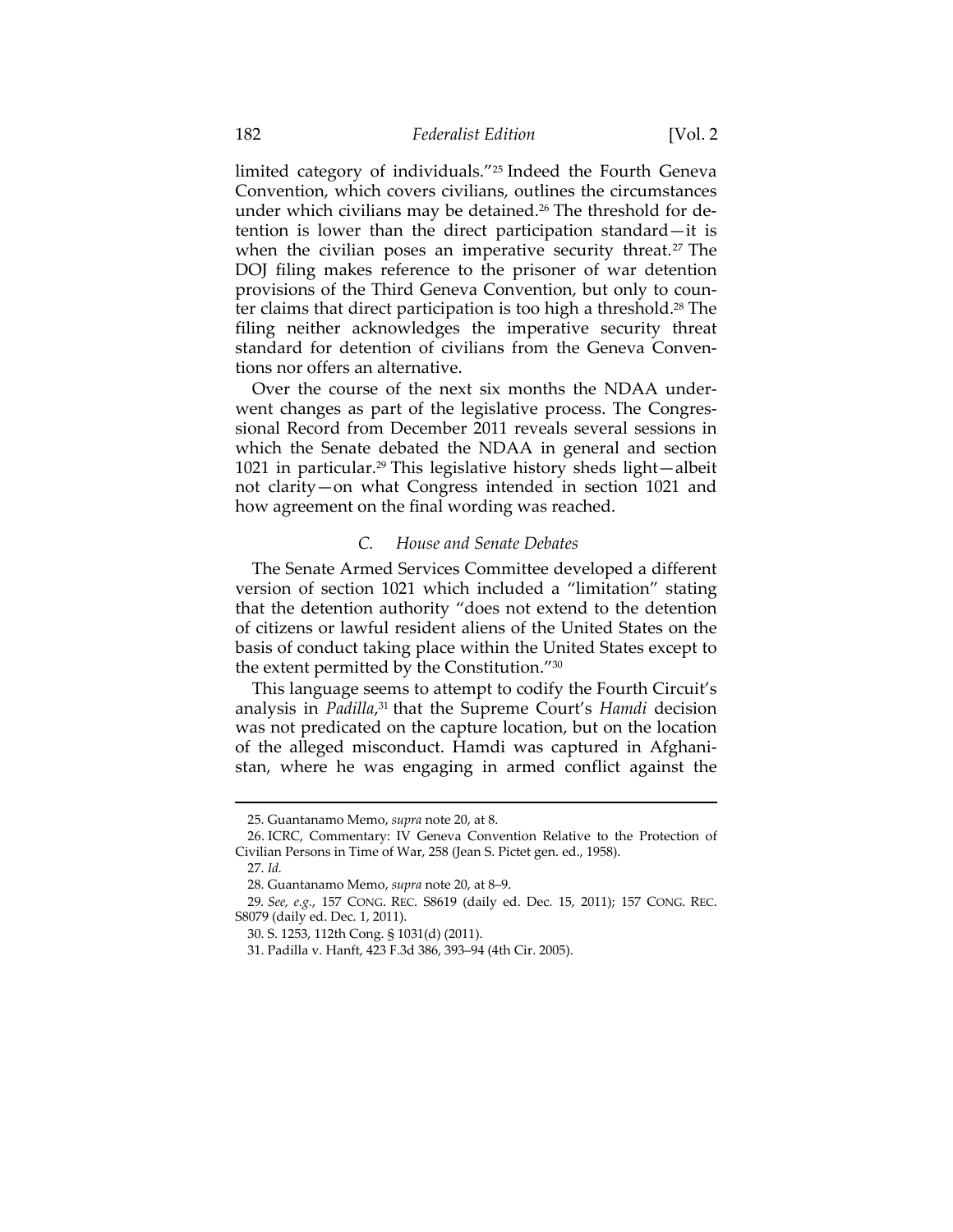United States.32 The Fourth Circuit focused more on Hamdi having taken up arms against the United States than the location in which he was doing so. Under the Fourth Circuit's analysis, detaining Padilla in the United States was permissible because prior to returning to the United States, Padilla, similar to Hamdi, had been "armed and present in a combat zone [Afghanistan] during armed conflict between al Qaeda/Taliban forces and the armed forces of the United States."33

But following discussions, the SASC reported a revised version of the bill which removed the limitation regarding detention of citizens and lawful resident aliens based on domestic conduct. The SASC also added a provision which stated that, "[n]othing in this section is intended to limit or expand the authority of the President or the scope of the [AUMF]."34

At this point, the Obama Administration issued a statement that what would become section 1021 was unnecessary because the authority it attempted to codify already existed, and expressed concern about potential unintended consequences from legislative action in this area.35

## *D. Final Version of Section 1021*

Senator Dianne Feinstein looms large in the legislative development of section 1021. Early on in the legislative process she unsuccessfully proposed an amendment that would have provided: "The authority described in this section for the [military] to detain a person does not include the authority to detain a citizen of the United States without trial until the end of hostilities."36 She later successfully proposed an amendment which became section 1021(e), the authorities portion of the bill which states that the section changes nothing. It was this amendment that allowed section 1021 to ultimately pass.<sup>37</sup>

 <sup>32.</sup> Hamdi v. Rumsfeld, 542 U.S. 507, 510 (2004) (plurality opinion).

 <sup>33.</sup> *Padilla*, 423 F.3d at 390 (internal quotation marks omitted).

 <sup>34.</sup> S. 1867, 112th Cong. § 1031 (2011).

<sup>35</sup>*. See* 157 CONG. REC. S7937, S7952 (daily ed. Nov. 29, 2011).

 <sup>36.</sup> *See* 157 CONG. REC. S8079, S8094–125 (daily ed. Dec. 1, 2011); 157 CONG. REC. S7685 (daily ed. Nov. 17, 2011).

 <sup>37. 157</sup> CONG. REC. S8079, S8122, S8125 (daily ed. Dec. 1, 2011) (statement of Sen. Feinstein).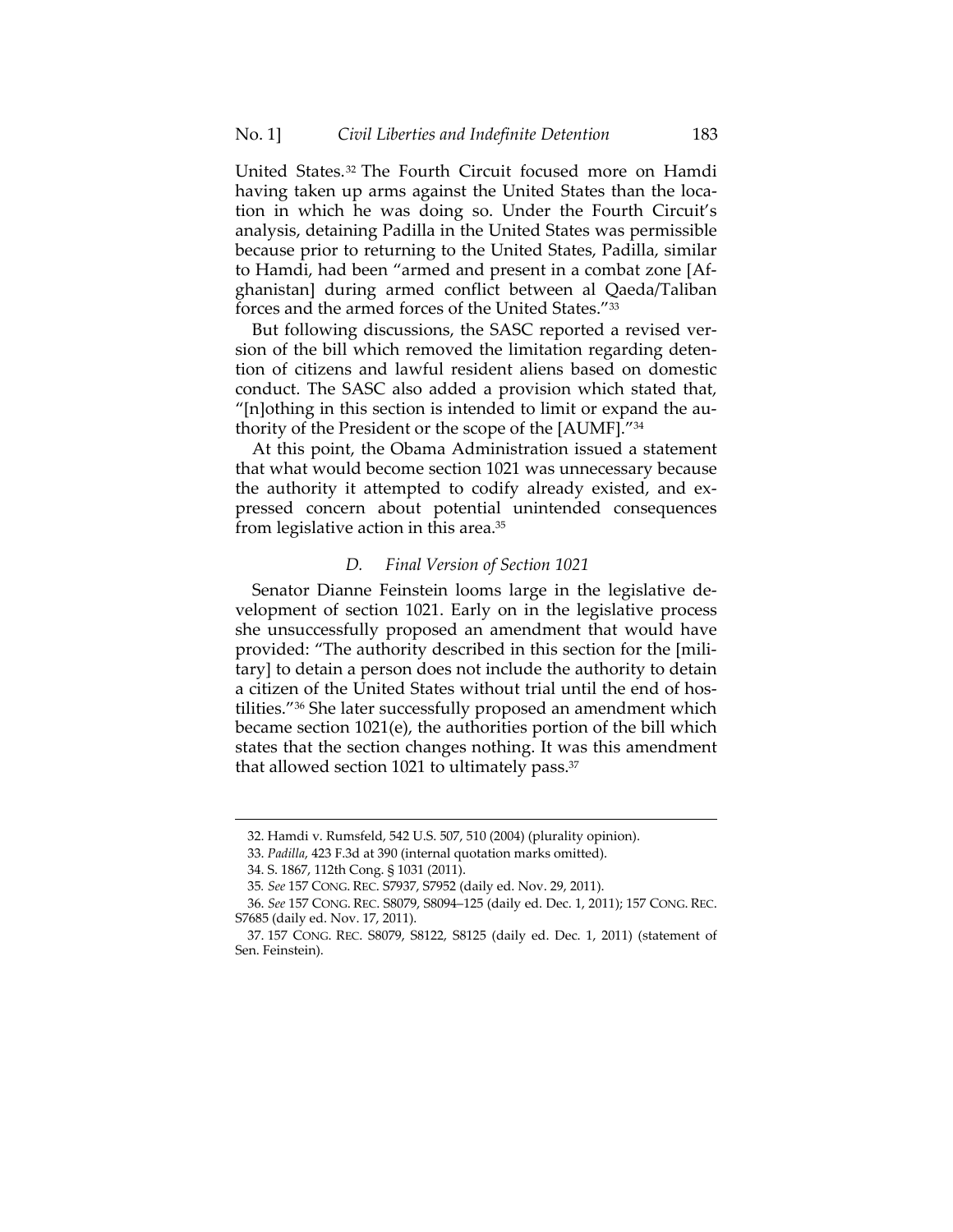She provided a helpful, if depressing, description of how the Senate reached that point. According to Feinstein:

There is a difference of opinion as to whether there is [a] fundamental flaw [in what would be section 1021]. We [referring to a group of Democratic Senators] believe the current bill essentially updates and restates the authorization for use of military force that was passed on September 18, 2011. Despite my support for a general detention authority, the provision in the original bill, in our view, went too far. The bill before us would allow the government to detain U.S. citizens without charge until the end of hostilities. We have had long discussion on this.

The disagreement arises from different interpretations of what the current law is. The sponsors of the bill believe that current law authorizes the detention of U.S. citizens . . . without trial until "the end of hostilities" which, in my view, is indefinitely.

Others of us believe that current law, including the Non-Detention Act that was enacted in 1971, does not authorize such indefinite detention of U.S. citizens arrested domestically. The sponsors believe that the Supreme Court's Hamdi case supports their position, while others of us believe that Hamdi, by the plurality opinion's express terms, was limited to the circumstance of U.S. citizens arrested on the battlefield in Afghanistan, and does not extend to U.S. citizens arrested domestically. And our concern was that section [1021] of the bill as originally drafted could be interpreted as endorsing the broader interpretation of Hamdi and other authorities.

*So our purpose [in amending 1021 with what would be the final language] is essentially to declare a truce*, to provide that section [1021] does not change existing law, whichever side's view is the correct one. So the sponsors can read Hamdi and other authorities broadly, and opponents can read it more narrowly, and this bill does not endorse either side's interpretation, but leaves it to the courts to decide.38

Feinstein's reference to the Non-Detention Act of 1971<sup>39</sup> is important. Under that statute, "[N]o citizen shall be imprisoned or otherwise detained by the United States except pursu-

<sup>38</sup>*. Id.* at S8122 (emphasis added).

 <sup>39. 18</sup> U.S.C. § 4001(a) (2012).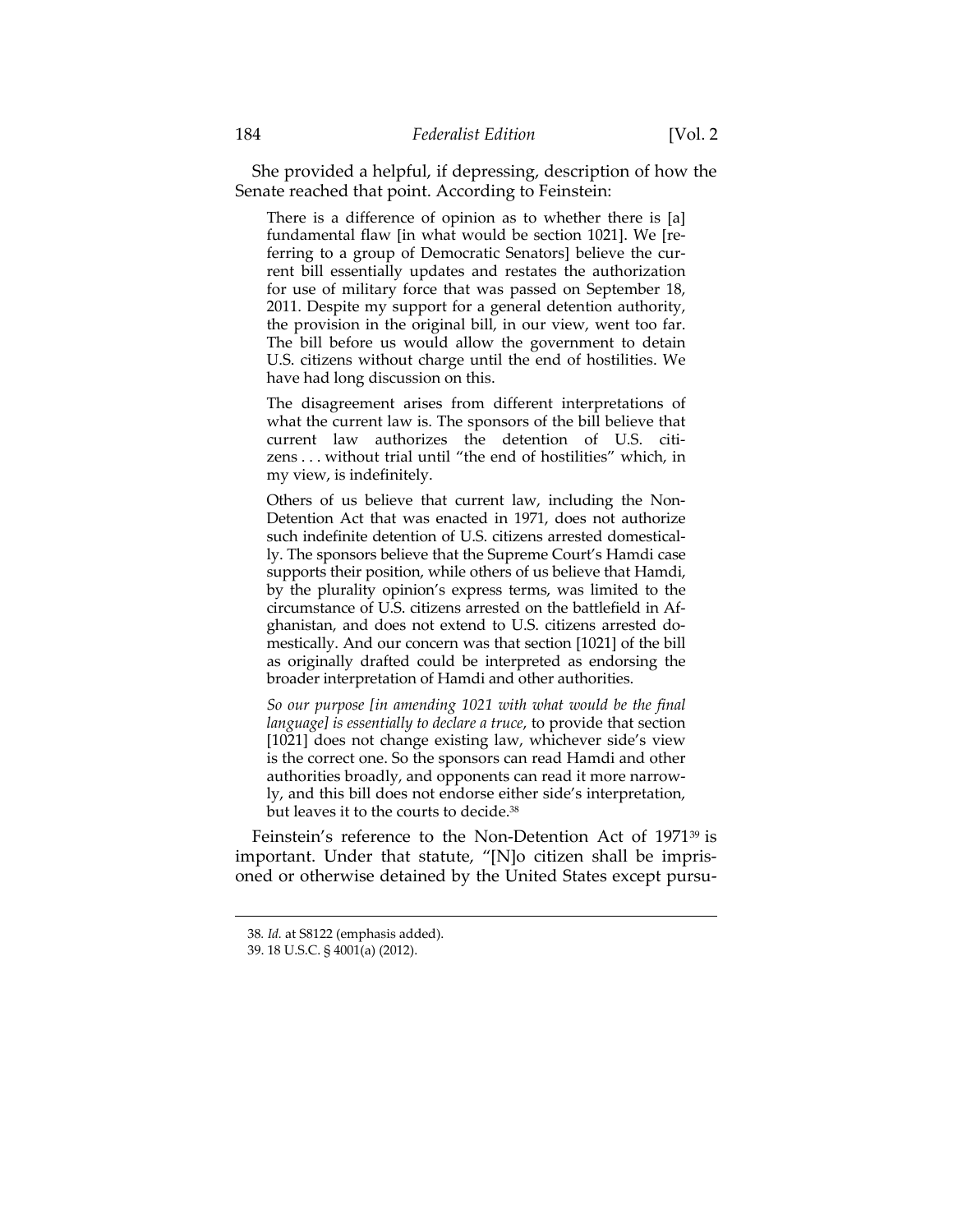ant to an Act of Congress."40 Feinstein apparently views that section 1021 is not itself an Act of Congress within the meaning of the Non-Detention Act.

Also of note, while Feinstein hews to the line that section 1021 "restates" the AUMF, she notes that it also "updates" the AUMF. 41 Ultimately Feinstein "leaves the courts to decide" what exactly Congress intended.<sup>42</sup> In that same session Senator Durbin shared that view, stating that the import of section 1021 is that "the Supreme Court will ultimately decide who can and cannot be detained indefinitely without a trial."43

Clearly there was, and presumably still is, disagreement about the current state of the executive branch's authority to detain U.S. citizens in the United States. Where exactly the disagreement is remains unclear. Cases like *Hamdi*, *Padilla*, and *al-Marri*44 stake out the different attitudes towards the detention of U.S. citizens or lawful resident aliens based on situs of capture versus conduct, and whether that conduct was in the past, ongoing, or believed to occur in the future.

As we have discussed, the *Hamdi* case provides the one and possibly only touchstone from which views then diverge. The Supreme Court upheld the law of war detention of Hamdi, a U.S. citizen captured in Afghanistan where he was engaging in hostilities.45 The *Padilla* case highlights the extent to which the location of capture versus activity issue is dispositive.<sup>46</sup> The *al*-*Marri* case involved a lawful resident alien detained in the United States whom the Bush administration designated an enemy combatant and initially held without charge, trial, or access to an attorney.47 Neither *Padilla* nor *al-Marri* reached the Supreme Court, thus leaving the argument at the different interpretations of *Hamdi* Senator Feinstein described.

<sup>40</sup>**.** *Id.*

 <sup>41 . 157</sup> CONG. REC. S8079, S8122 (daily ed. Dec. 1, 2011) (statement of Sen. Feinstein).

 <sup>42.</sup> *Id.*

<sup>43</sup>*. Id.* at S8124 (statement of Sen. Durbin).

 <sup>44.</sup> Hamdi v. Rumsfeld, 542 U.S. 507 (2004); Al-Marri v. Pucciarelli, 534 F.3d 213 (4th Cir. 2008); Padilla v. Hanft, 423 F.3d 386 (4th Cir. 2005).

<sup>45</sup>*. Hamdi*, 542 U.S. at 509.

<sup>46</sup>*. Padilla*, 423 F.3d at 393–94.

<sup>47</sup>*. Al-Marri*, 534 F.3d at 219–20.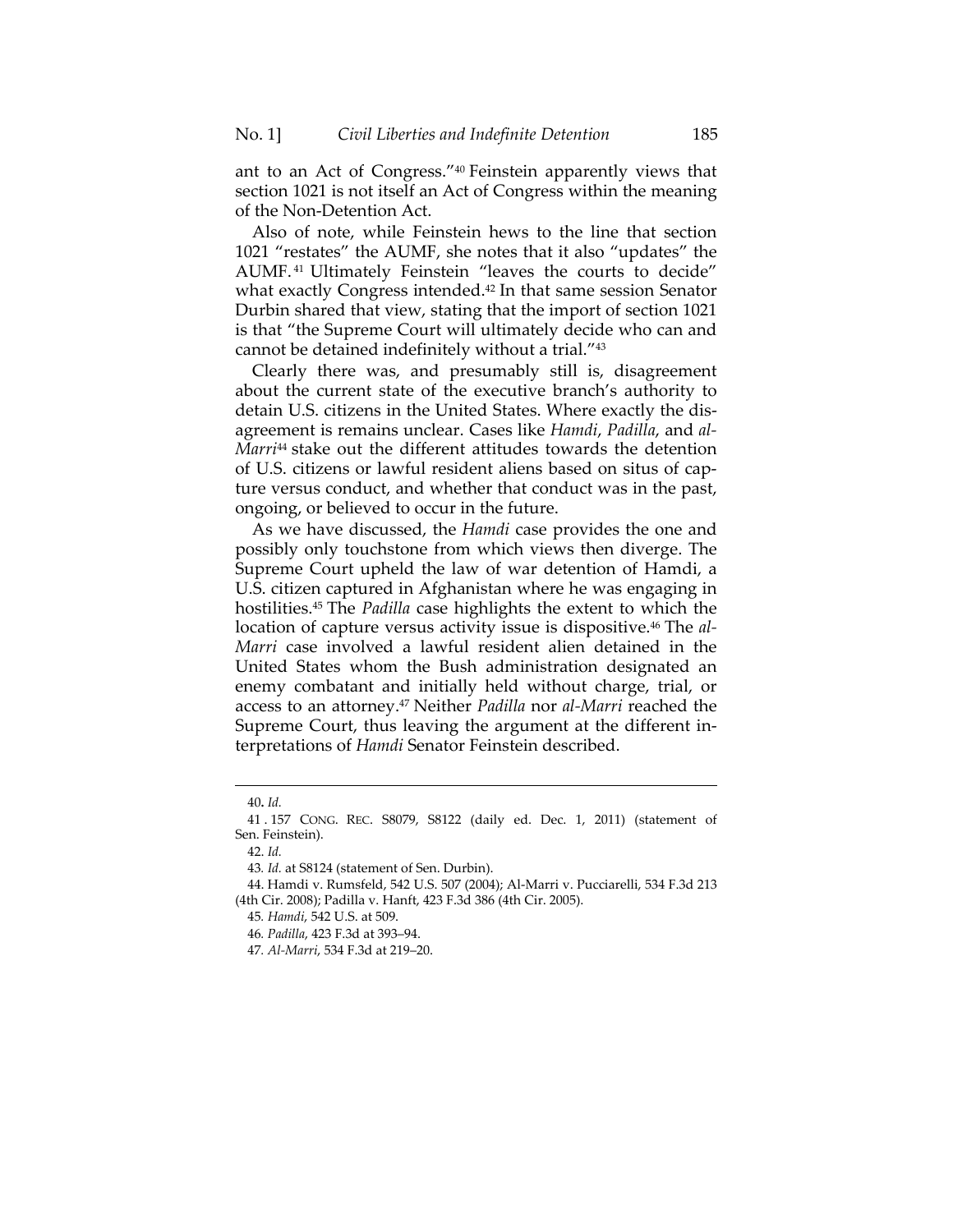#### *E. Indefinite Detention of U.S. Citizens*

At one point during the debate over section 1021, Republican Senator Lindsey Graham posited a hypothetical for the consideration of Democratic Senator Carl Levin:

So in a situation where an American citizen goes to Pakistan and gets radicalized in a madrasah, gets on a plane and flies back to Dulles Airport, gets off the plane and takes up arms against his fellow citizens . . . and starts randomly shooting people, the law we are trying to preserve is current law, which would say if the experts decide it is in the Nation's best interests, they can hold that American citizen as they were able to hold the American citizen helping the Nazis . . . .

[W]e want to preserve the ability of the intelligence community to hold that person under the law of war and find out: Is anybody else coming? Are you the only one coming? What do you know? What madrasah did you go to? How did you get over? How did you get back?

We want to preserve their ability to hold that person under the law of war for interrogation. But we also concede, if they think it is better to give them their Miranda rights, they can. That is what [section 1021] will do. Does the Senator agree with that?

Mr. LEVIN. "I do."48

The House debate on December 14, 2011 was even more pointed, and bipartisanly so. Democratic Congresswoman Barbara Lee spoke against section 1021 and entered into the record a letter from 26 retired United States admirals and generals which expressed support for striking section 1021 altogether, or in the alternative that, "[a]t the very least, the current detention provisions merit public debate and should not be agreed to behind closed doors and tucked into legislation."<sup>49</sup>

Republican Congressman Tom McClintock stated that section 1021:

Specifically affirms that the President has the authority to deny due process to any American the government charges with "substantially supporting al Qaeda, the Taliban or any associated forces," *whatever that means*.

 <sup>48. 157</sup> CONG. REC. S8079, S8100–01 (daily ed. Dec. 1, 2011).

 <sup>49. 157</sup> CONG. REC. H8903, H8917 (daily ed. Dec. 14, 2011).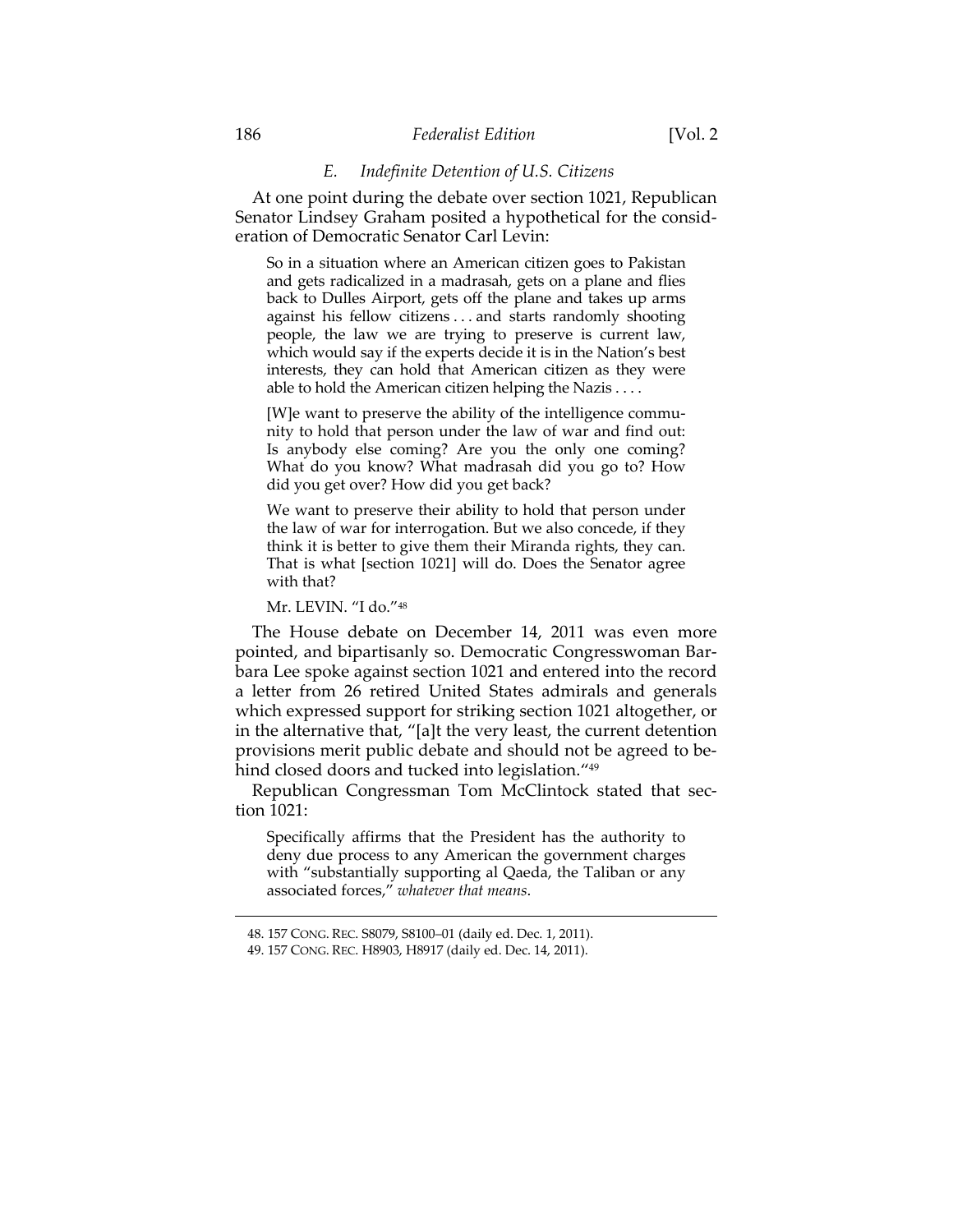*Would "substantial support" of "associated force" mean linking a Web site to a Web site that links to an al Qaeda site? We don't know. The question before us is: Do we really want to find out?* 

We're told not to worry, the bill explicitly states that nothing in it shall alter existing law. But wait—there is no existing law that gives the President the power to ignore the Bill of Rights and detain Americans without due process. There is only an assertion by the last two Presidents that this power is inherent in an open-ended and ill-defined war on terrorism. But it is a power not granted by any act of Congress until now.

What this bill says is, what Presidents have only asserted, Congress now affirms in statute.

We're told this merely pushes the question to the Supreme Court to decide if indefinite [detention] is compatible with any remaining vestige of our Bill of Rights. Well, that's a good point if the court were the sole guardian of the Constitution. But it is not. If it were, there were would be no reason to require every Member of Congress to swear to preserve, protect, and defend the Constitution. We are also its guardians.

And today we, who have sworn fealty to that Constitution, sit to consider a bill that affirms a power contained in no law and that has the full potential to crack the very foundation of American liberty.50

Democratic Congressman John Conyers, the ranking member of the House Judiciary Committee, noted that the question of indefinite detention "has never gone before the House Judiciary Committee—never."51 Conyers went on to insert a letter from Judge William Sessions, former Director of the FBI. Judge Sessions claimed that section 1021:

[W]ould for the first time codify authority for methods such as indefinite detention without charge . . . to virtually anyone picked up in antiterrorism efforts, including those arrested on U.S. soil . . . .

Some have argued that section [1021] simply reiterates current law and by doing so maintains the status quo. That is not the case. This very dangerous provision would authorized the President to subject any suspected terrorist who is

<sup>50</sup>*. Id.* (emphasis added) (remarks of Rep. McClintock).

 <sup>51.</sup> *Id.* at H8925 (remarks of Rep. Conyers).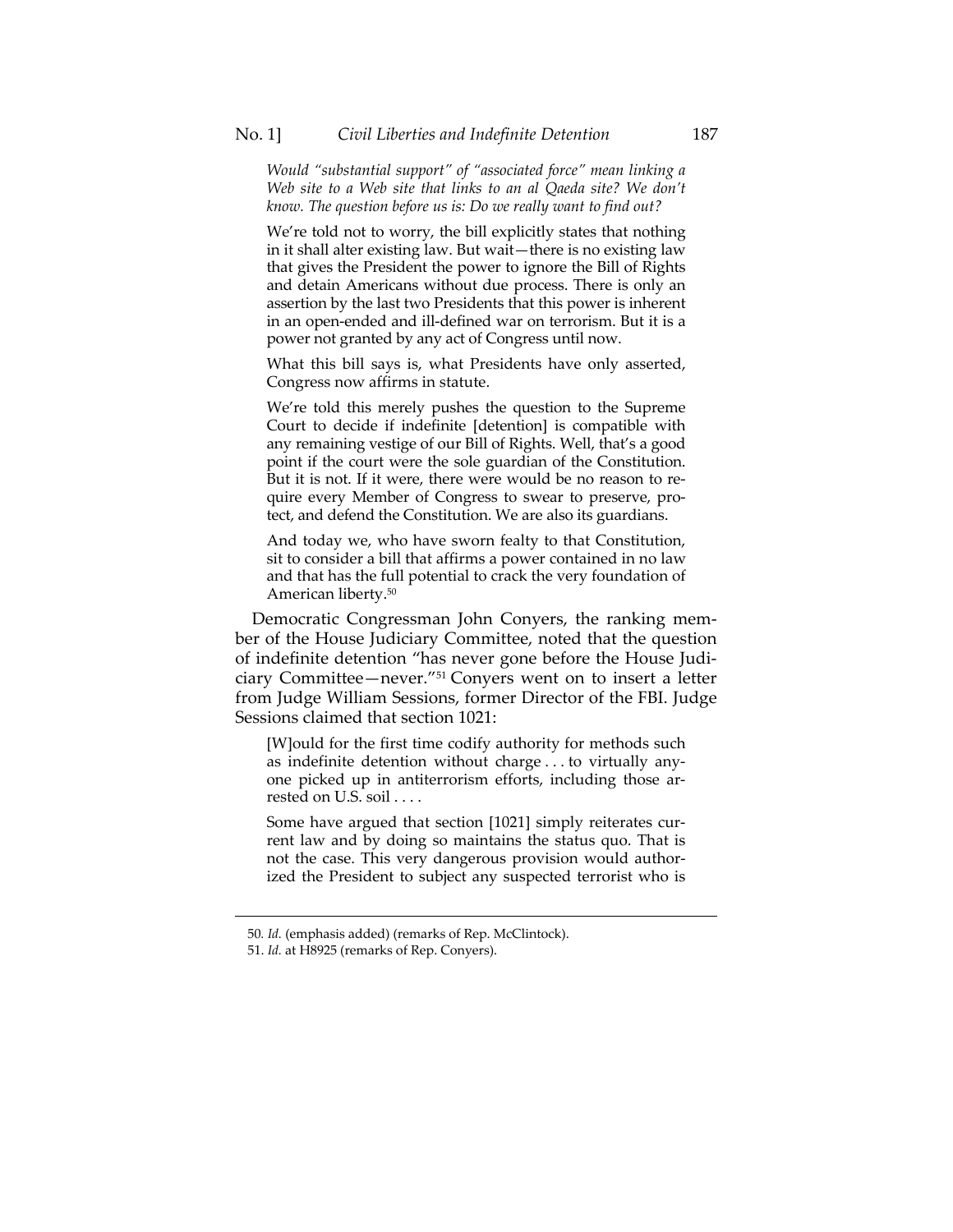captured within the United States—including U.S. citizens and U.S. persons—to indefinite detention without charge. The provision does not limit such detention authority to people captured on the battlefield. Importantly, although subsection (e) of this provision states that the provision should not be "construed to affect existing law or authorities" relating to detention of "persons who are captured or arrested in the United States," the reality is that current law on the scope of such executive authority is unsettled.52

Judge Sessions then provided a reminder of why the domestic detention authority question remained unsettled—that the two times post September 11th when the issue arose, the executive branch "changed course so as to avoid judicial review."53 Here Judge Sessions referred to the 2005 *Padilla* case which involved a U.S. citizen, and the 2008 *al-Marri* case which involved a legal permanent U.S. resident.

Both Padilla and al-Marri were detained in the U.S. and per Judge Sessions:

the U.S. government claimed that the President had the authority to detain a suspected terrorist captured within the United States indefinitely without charge or trial. In both [cases], however, before the Supreme Court could hear the case and evaluate this claim, the Justice Department reversed course and charged the defendant with criminal offenses to be tried in civilian court. Thus, this extreme claim of executive detention authority for people captured within the United States has never been tested, and the state of the law at present is unclear. Passage of [Section 1021] would explicitly provide this authority by statute for the first time, thereby clearly, and dangerously, expanding the power for indefinite detention.54

Congressman Conyers also asked an important and as of yet unanswered question about why an amendment to exempt American citizens from indefinite detention failed in the Senate. Conyers added that:

If we were concerned about preserving the civil liberties and constitutional protections for American citizens, why did it

 <sup>52.</sup> *Id.*

 <sup>53.</sup> *Id.*

 <sup>54.</sup> *Id.*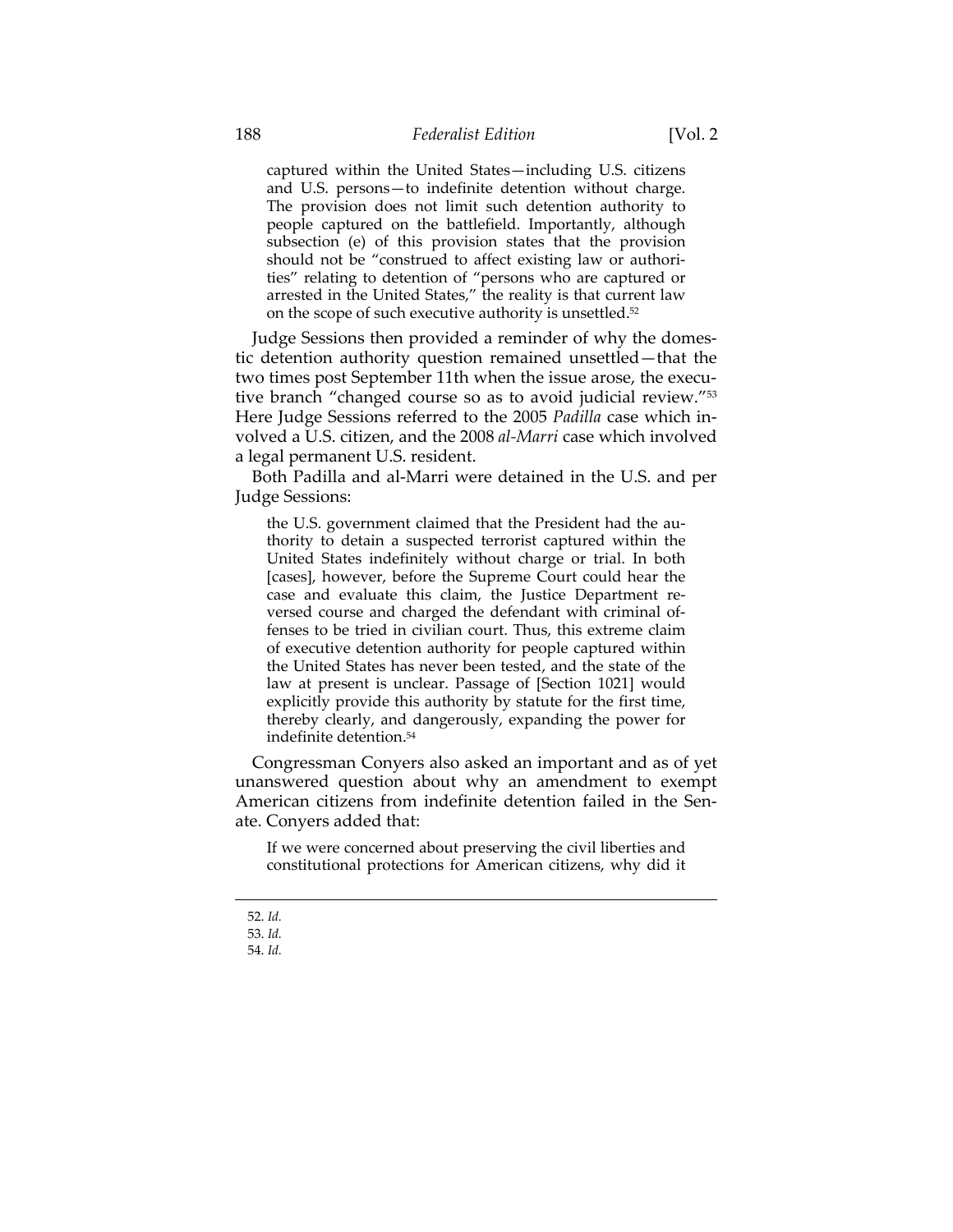fail? In addition, if existing laws prohibit this, why did we not specify this in the bill? Although supporters of this bill continue to claim that this bill would not expand detention authority inside of the U.S., that is just not the case.<sup>55</sup>

Similar to Congressman McClintock, Conyers pointed out the uncertainty in the meaning of terms in section 1021, including "hostilities," what constitutes direct support, and when and how hostilities will end.<sup>56</sup> Conyers also highlighted that section 1021 does not specifically address whether U.S. citizens or lawful resident aliens may be determined to be "covered persons" subject to detention.<sup>57</sup>

Democratic Senator Jeff Bingaman echoed concerns regarding section 1021 that the "end of hostilities" is "a completely undefined period of time considering that we are confronting a long-term conflict with groups, such as al-Qaida, who will never sign a peace treaty ending the hostilities."58

Bingaman also discussed Feinstein's amendment that section 1021:

should not be construed as affecting existing law with respect to the detention of U.S. citizens, but this language simply restates that the law is what the law is. The problem is the law is unsettled. If Congress is going to enact provisions authorizing the indefinite detention of a person without a trial, frankly, I believe the sensible approach is to be very clear about whether or not it is the intent of Congress to include American citizens within this category.<sup>59</sup>

Interestingly, Congressman Bingaman *opposed* section 1021 because the war on terror will never end, while Senator Graham *supported* section 1021 for the same reason. Graham noted during the Senate debate that "[t]his is a war without end. There will never be a surrender ceremony signing on the USS Missouri," referring to the end of the war with Japan.<sup>60</sup> Graham acknowledged that "an enemy combatant determination could be a de facto life sentence," but claimed that the federal courts

<sup>55</sup>*. Id.* at H8927.

 <sup>56.</sup> *Id.*

 <sup>57.</sup> *Id.*

 <sup>58. 157</sup> CONG. REC. S8647 (daily ed. Dec. 15, 2011) (remarks of Sen. Bingaman). 59. *Id.*

 <sup>60. 157</sup> CONG REC. S8103 (daily ed. Dec. 1, 2011) (remarks of Sen. Graham).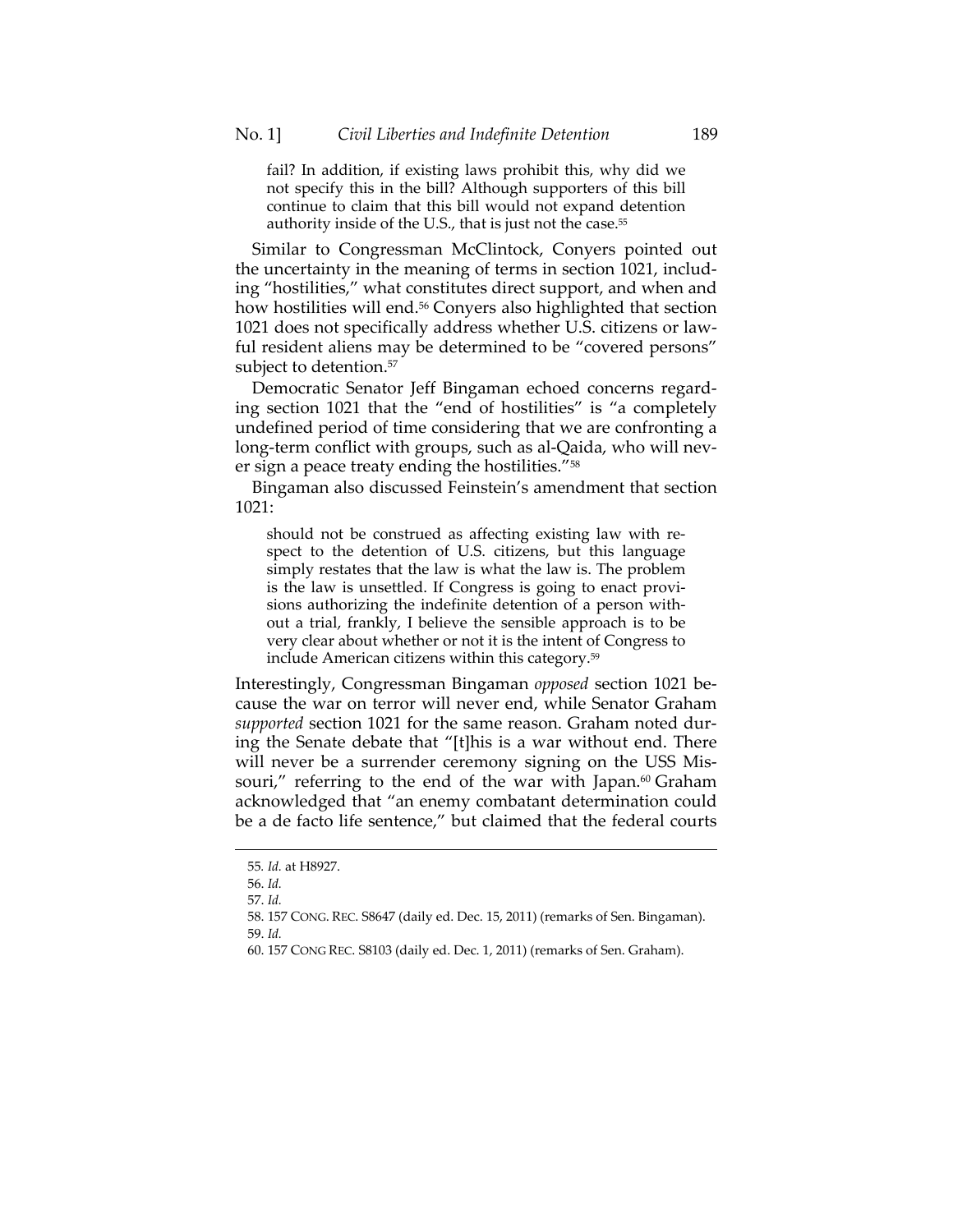provide a check or balance on such detention authority.61 It is unclear how Senator Graham would respond to Judge Sessions' claim that the executive branch has been able to avoid this judicial check or balance.

## *F. Section 1021 and Civil Liberties*

Democratic Senator Chris Coons referred to section 1021 and other detention authorities in the NDAA as "an assault on our civil liberties [that] do not belong on our books. They were not requested by the Pentagon, in fact they have been resisted by the President, the Secretary of Defense, the Attorney General and the directors of National Intelligence and the FBI."62 Coons claimed the detention provisions "take us one small, but significant, step down the road towards a state in which ordinary citizens live in fear of the military, rather than the free society that has marked this great nation since the Bill of Rights was ratified 220 years ago, in 1791."63

Coons agreed that while it is "acceptable for lethal military actions to be taken against U.S. citizens abroad who have taken up arms against this Nation, I am concerned about the slow but steady creep of the military into areas that traditionally have been reserved for civilian law enforcement."64 And as Coons astutely noted:

At the local level, it is often difficult to distinguish whether an individual in possession of bomb-making components is a hardened terrorist coordinating with al-Qaeda; is a troubled, dangerous, but [unaffiliated] teenager; or is completely innocent of any crime at all. In the rush to "repel borders" at the early stages of investigations, mistakes will be made. We need to make sure that these mistakes do not overrun the constitutional protections we all enjoy as Americans.65

Coons then issued a poignant reminder of American history in dealing with terrorist threats. He acknowledged that:

 <sup>61.</sup> *Id.*

 <sup>62. 157</sup> CONG. REC. S8653 (daily ed. Dec. 15, 2011) (remarks of Sen. Coons). 63. *Id.*

<sup>64</sup>*. Id.* at S8654.

 <sup>65.</sup> *Id.*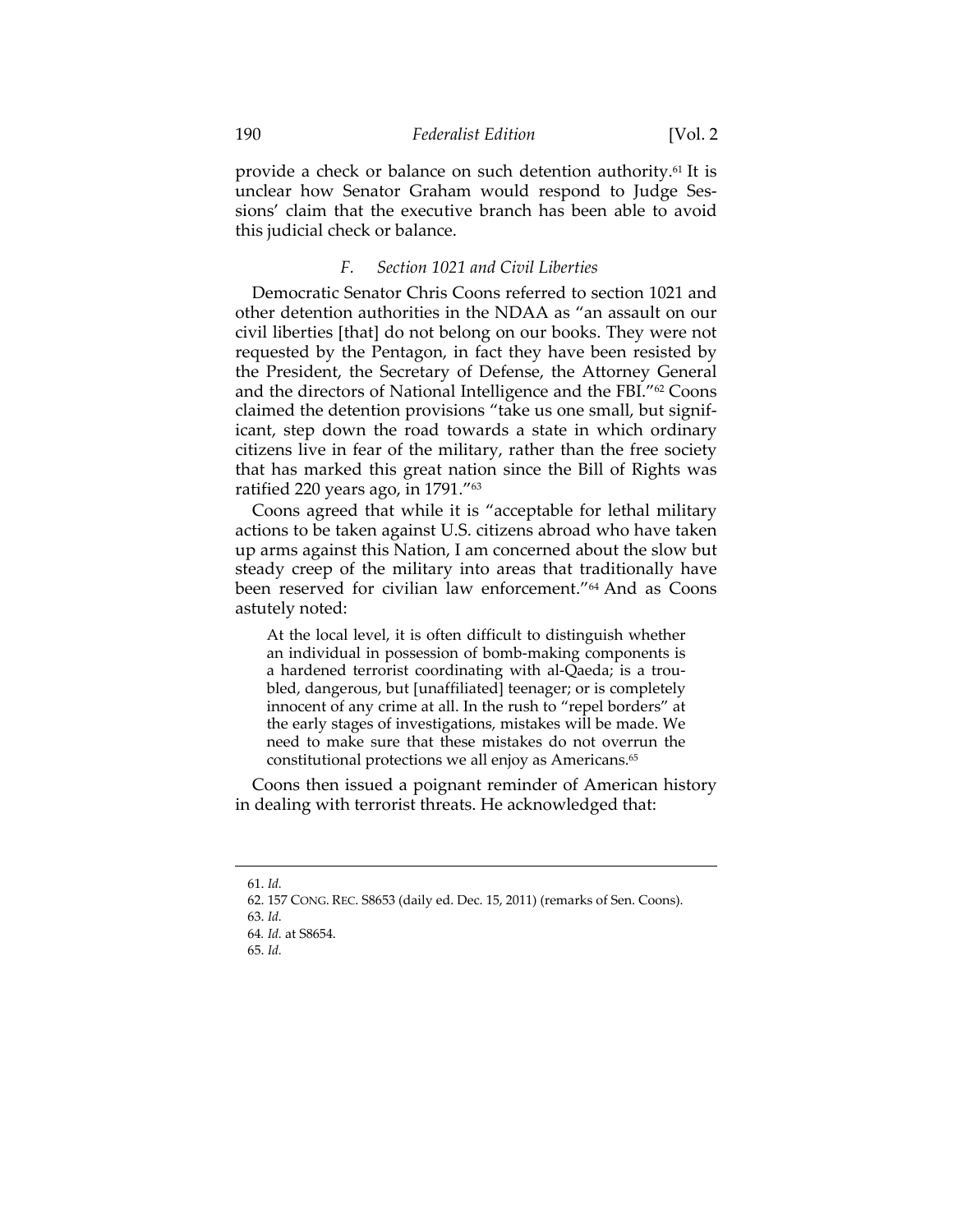[W]e are in conflict against terrorists. I do not doubt or dispute that. But this is not the first time that has been the case. During the beginning part of the last century, anarchists committed a string of bombings, usually targeting police officers or civilians. In 1901, an anarchist assassinated President McKinley. In the First Red Scare during the early part of the century, a plot was uncovered to bomb 36 leaders of government and industry. During the 1960s and 70s, the Weather Underground declared as its mission to overthrow the U.S. government. Members planted bombs in the Capitol, the Department of State and the Pentagon.

Each of these threats, and others, has before placed an existential fear in the minds of Americans. We have not always acted well. The Sedition Act of 1918, the internment of Japanese Americans during the Second World War, and the House Un-American Activities Committee and Hollywood blacklisting following the war are three notable examples of action, taken in the face of severe threat, which now the vast majority of Americans look back upon with deep regret.<sup>66</sup>

Yet when it came down to voting, Senator Feinstein's amendment to add subsection (e) to section 1021 passed by a vote of 99 to 1.<sup>67</sup> And with section 1021 contained in the NDAA, Congress was unwilling to not approve spending authority for the Department of Defense. By December 2011, the Senate passed the NDAA by a vote of 93 to 7.68 The House of Representatives saw much more disagreement but passed the NDAA by a vote of 283 to  $136.^{69}$ 

 <sup>66.</sup> Id.

 <sup>67. 157</sup> CONG REC. S8125 (daily ed. Dec. 1, 2011). Republican Senator Jon Kyl of Arizona cast the only no vote.

 <sup>68. 157</sup> CONG. REC. S8633 (daily ed. Dec. 15, 2011) (referencing the "93-to-7 vote just 2 weeks ago"). The following senators cast no votes on the 2012 NDAA: Tom Coburn, Republican, Oklahoma; Tom Harkin, Democrat, Iowa; Mike Lee, Republican, Utah; Jeff Merkley, Democrat, Oregon; Rand Paul, Republican, Kentucky; Bernie Sanders, Independent, Vermont; and Ron Wyden, Democrat, Oregon.

 <sup>69.</sup> Lindsey O. Graham & Michael D. Tomatz, *NDAA 2012: Congress and Consensus on Enemy Detention*, 69 A.F. L. REV. 1, 3 n.5 (2013).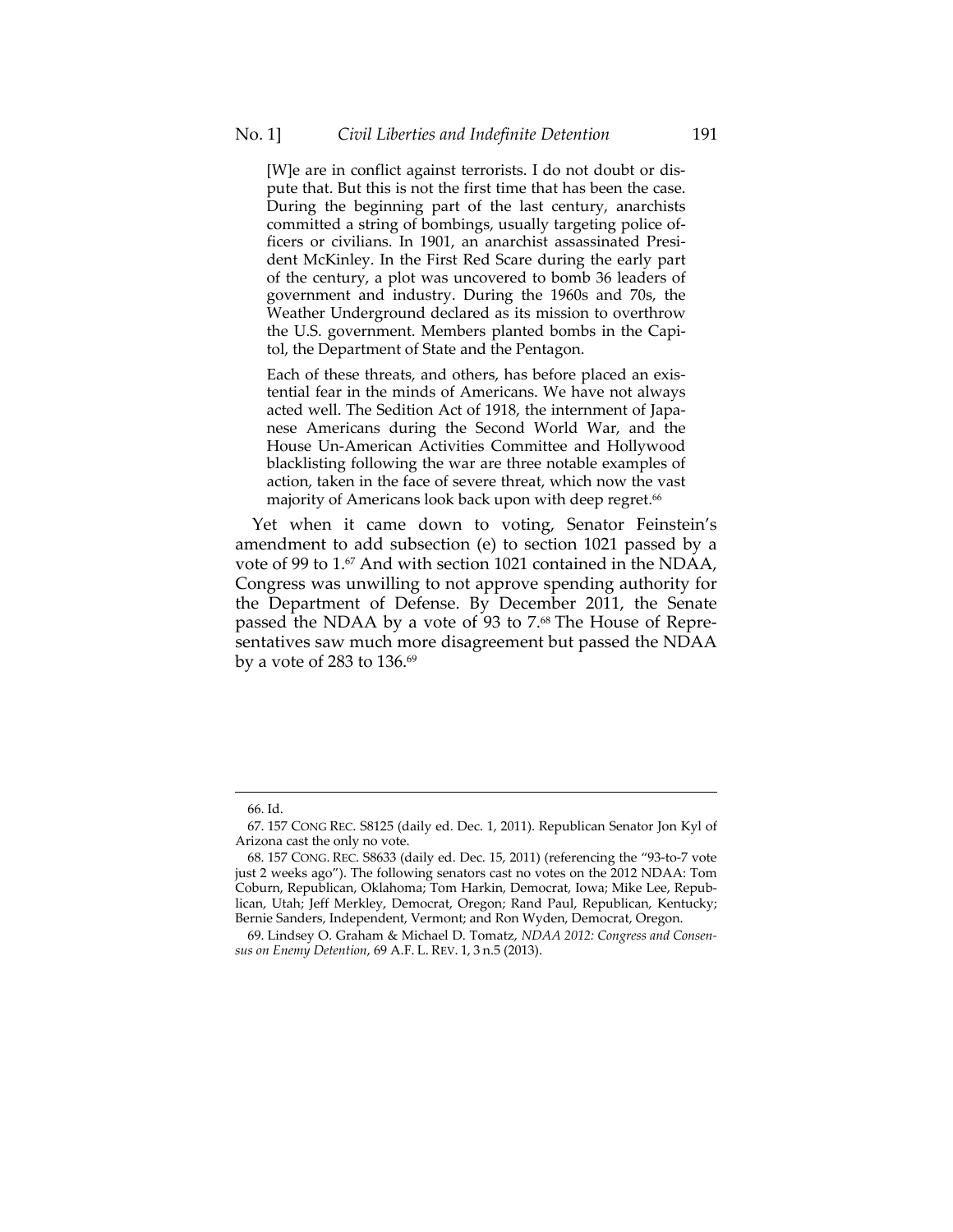## 192 *Federalist Edition* [Vol. 2

## *G. Presidential Signing Statement*

President Obama signed the NDAA, with section 1021, into law on December 31, 2011.<sup>70</sup> He did so while issuing a signing statement drawing specific attention to section 1021:

Today I have signed into law H.R. 1540, the "National Defense Authorization Act for Fiscal Year 2012." . . . . The fact that I support this bill as a whole does not mean I agree with everything in it. In particular, I have signed this bill despite having serious reservations with certain provisions that regulate the detention, interrogation, and prosecution of suspected terrorists . . . . Section 1021 affirms the executive branch's authority to detain persons covered by the 2001 Authorization for Use of Military Force (AUMF) (Public Law 107-40; 50 U.S.C. 1541 note). This section breaks no new ground and is unnecessary . . . . I want to clarify that my Administration will not authorize the indefinite military detention without trial of American citizens. Indeed, I believe that doing so would break with our most important traditions and values as a Nation. My Administration will interpret section 1021 in a manner that ensures that any detention it authorizes complies with the Constitution, the laws of war, and all other applicable law.<sup>71</sup>

President Obama's signing statement, like all signing statements, is of little and possibly no legal significance. Signing statements are an expression of policy, issued for political reasons. President Obama could act inconsistently with his signing statement with only political or public relations consequences. One administration's signing statement is of even less significance to a subsequent administration. What is of infinitely more significance is that the Congress enacted section 1021 and the President signed it into law.

The legislative and executive branches have spoken, however unclearly, leaving section 1021 in the hands of the judiciary. There have been a few cases which have addressed section 1021, two on the margins, one more substantively. Ultimately,

 <sup>70.</sup> THE WHITE HOUSE, STATEMENT BY THE PRESIDENT ON H.R. 1540 (Dec. 31, 2011), *available at* http://www.whitehouse.gov/the-press-office/2011/12/31/ statement-president-hr-1540 [http://perma.cc/4A9Y-B4SA].

 <sup>71.</sup> *Id.*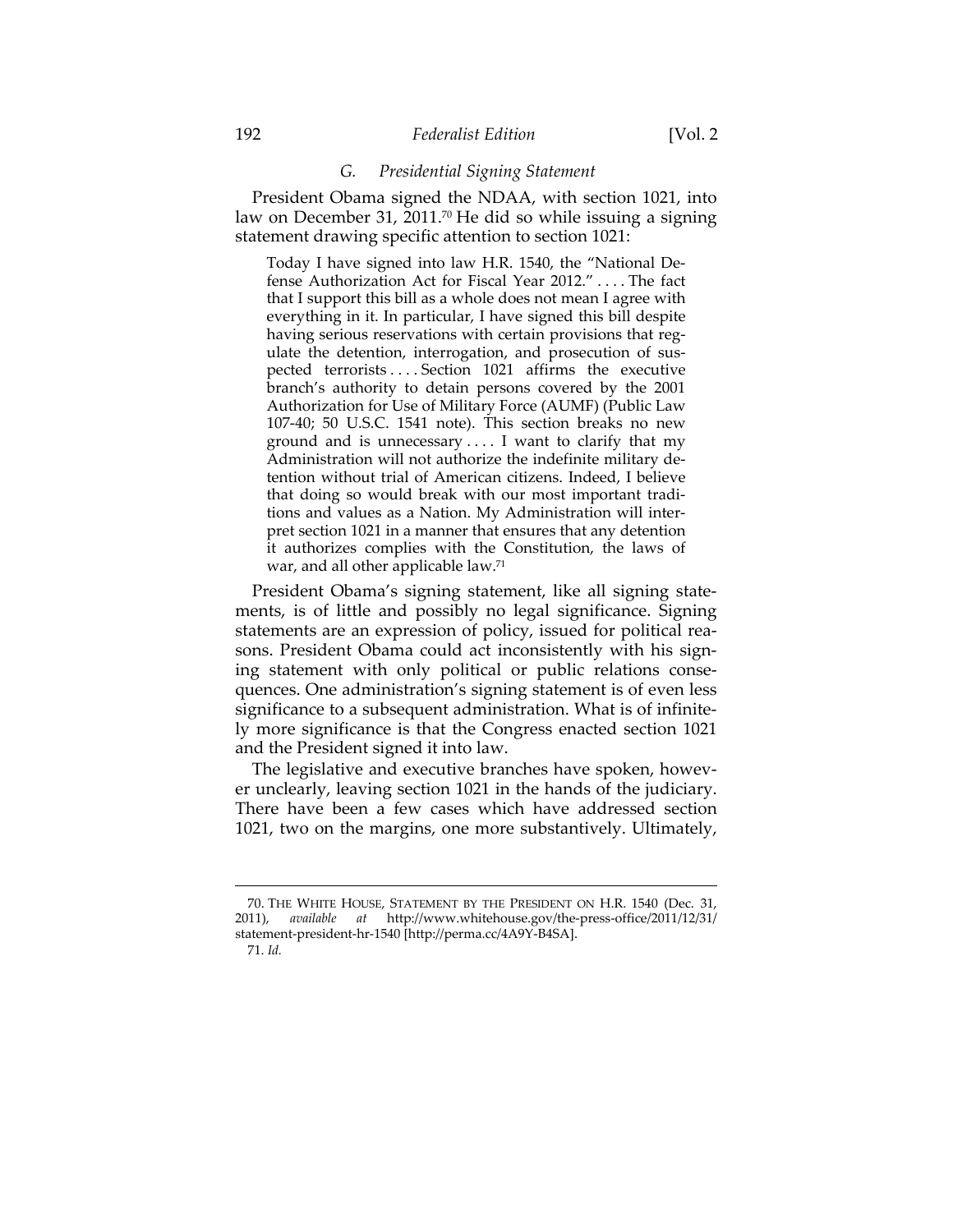section 1021 has survived initial challenge, and we still do not know its full meaning and import.

## III. JUDICIAL INTERPRETATION

## *A. Khairkhwa*

In December 2012 the U.S. Court of Appeals for the D.C. Circuit issued its opinion in *Khairkhwa v. Obama*. 72 Khairkwha was an Afghan national captured in Afghanistan by the United States in the fall of 2001 and subsequently transferred to the detention facility at Guantanamo Bay, Cuba.73 The Court rejected Khairkwha's habeas petition challenging his continued detention.74 The significance of *Khairkhwa* is that the D.C. Circuit acknowledged that the NDAA 2012 "affirmed" the President's authority to detain not just al Qaeda and the Taliban responsible for the September 11th attacks per the AUMF, but any person who substantially supports those groups or "associated forces that are engaged in hostilities against the United States or its coalition partners."75

Thus the executive branch has pulled off an impressive variant of the Emperor's new clothes, convincing the Congress and now the judiciary not only that executive authority not otherwise apparent has always existed since the AUMF, but that Congress provided the authority. Yet as previously discussed, the AUMF is limited to those responsible for the September 11th attacks. The 2012 NDAA language is based on the language from the March 2009 DOJ filing in which the executive branch essentially told Congress either what the AUMF meant or what it should be construed to mean. Of course, were that the case, Congress would not need to be told what it had done or why. If Congress had in fact issued detention authority in the AUMF in the way envisioned by the executive branch, Congress would need not have included detention authority language in the 2012 NDAA.

 <sup>72. 703</sup> F.3d 547 (D.C. Cir. 2012).

<sup>73</sup>*. Id.* at 548–49.

<sup>74</sup>*. Id*. at 550.

<sup>75</sup>*. Id*. at 548.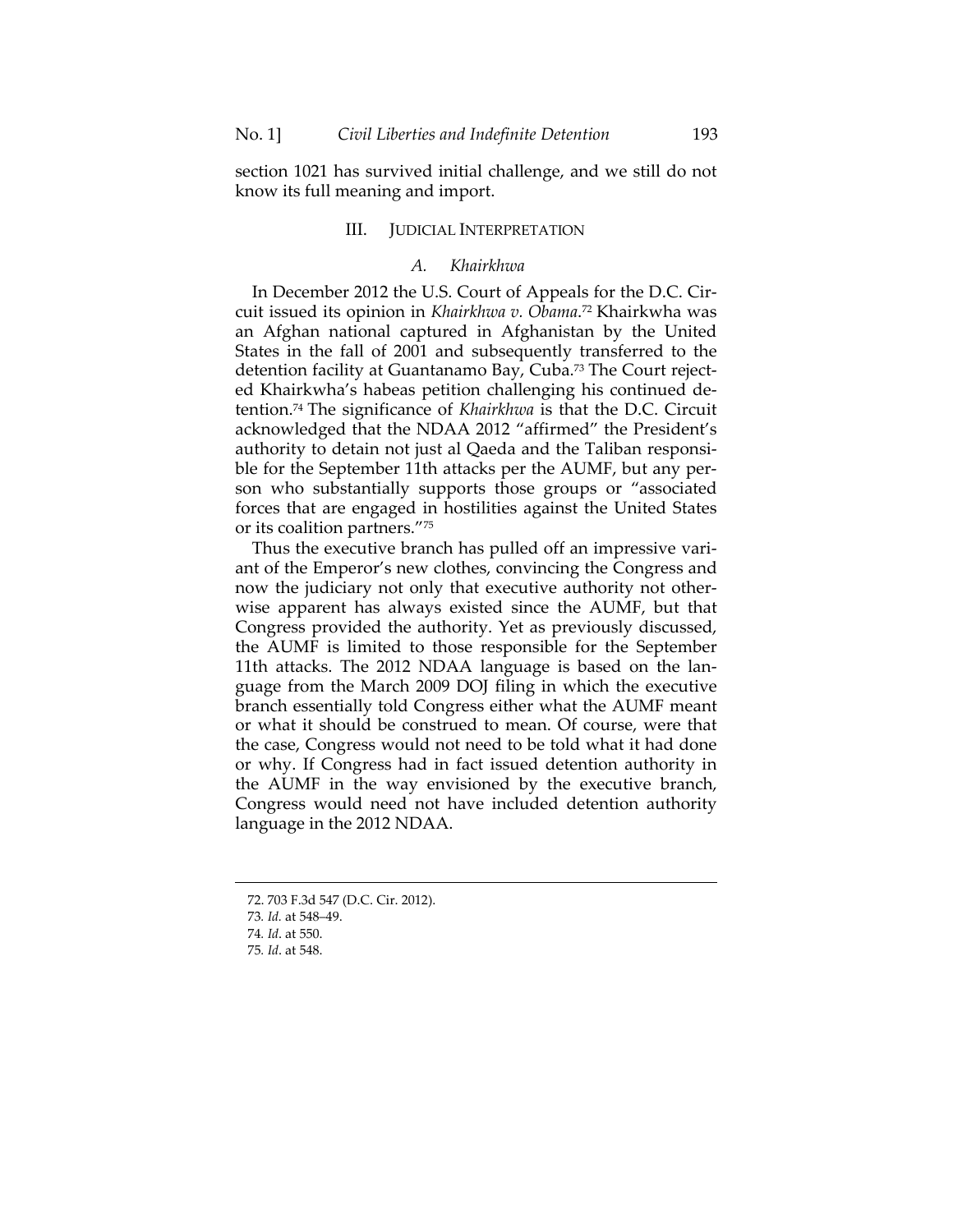## *B. Ali*

A similar D.C. Circuit case in 2013, *Ali v. Obama*, 76 further solidified the expansion of the 2012 NDAA's grant of detention authority to the executive branch. Like Khairkhwa, Ali was a foreign national captured outside the U.S. and transferred to Guantanamo Bay.77 Similarly, the court rejected Ali's challenge to his continued detention.78 Although styled as a concurrence, Judge Edwards's opinion criticizes the majority opinion and employs section 1021 to do so.

Judge Edwards first provides the language from the AUMF and labels the 2012 NDAA as adding a provision—a far more intellectually honest approach.79 Edwards then analyzes whether Ali's conduct as a personal associate of al Qaeda leader Abu Zubaydah fits the criteria of either the AUMF or NDAA.<sup>80</sup> Edwards concludes that:

Nothing in the record indicates that Ali "planned, authorized, committed, or aided the terrorist attacks" of September 11, 2001 or that he "harbored [terrorist] organizations or persons," or that he was "part of or substantially supported al-Qaeda, the Taliban, or associated forces," or that he "committed a belligerent act" against the United States.<sup>81</sup>

Edwards claims that "there is a clear disjunction between the law of the circuit and the statutes that the case law purports to uphold. In other words, the 'personal associations' test is well beyond what the AUMF and NDAA prescribe."<sup>82</sup> Edwards noted that "there is no end in sight" to the U.S. war on terror, indeed that "it is likely to continue through Ali's natural life."83 Edwards concluded that "[i]t seems bizarre, to say the least, that someone like Ali, who has never been charged with or found guilty of a criminal act and who has never 'planned, authorized, committed, or aided [any] terrorist attacks,' is now marked for a

 

83. *Id.*

 <sup>76. 736</sup> F.3d 542 (D.C. Cir. 2013).

<sup>77</sup>*. Id*. at 543.

<sup>78</sup>*. Id.* at 552.

<sup>79</sup>*. Id.* at 552–53 (Edwards, J., concurring in the judgment).

<sup>80</sup>*. Id.* at 553.

 <sup>81.</sup> *Id.*

 <sup>82.</sup> *Id.*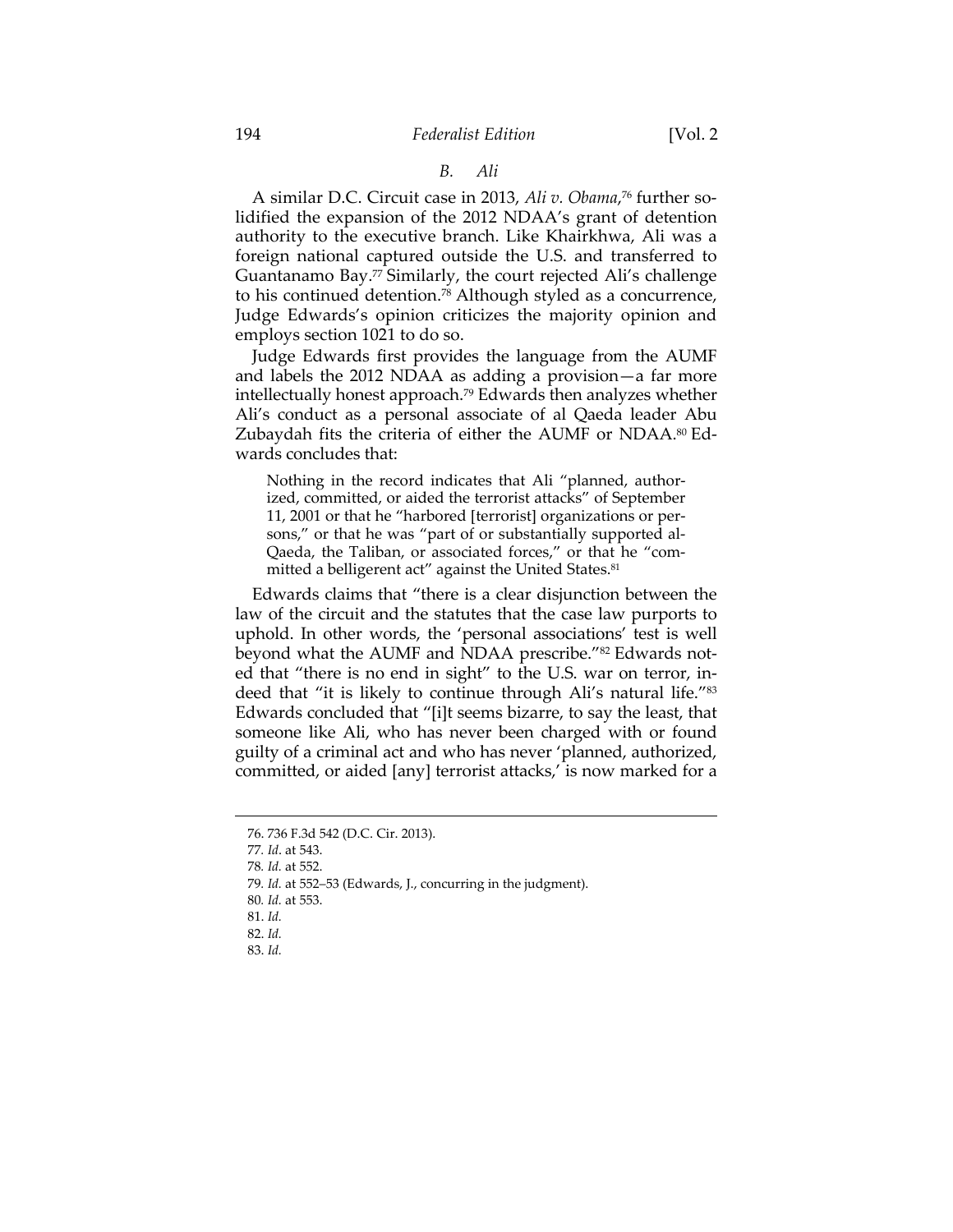life sentence."84 Edwards concluded his "concurrence" by asking whether habeas corpus proceedings under the AUMF, NDAA, and D.C. Circuit case law are "functionally useless."85

# *C. Hedges*

By far the most significant and thorough consideration of section 1021 came in the U.S. Court of Appeals for the Second Circuit decision *Hedges v. Obama*. 86 A group of journalists and activists [the plaintiffs] brought suit against President Obama and other U.S. government officials.<sup>87</sup> The petitioners sought to preemptively block enforcement of section 1021 on the grounds that the provision violated their First and Fifth Amendment rights under the U.S. Constitution. After the U.S. District Court agreed with petitioners and entered a permanent injunction, the U.S. government appealed.<sup>88</sup>

The court acknowledged that "[a]t first blush, Section 1021 may seem curious, if not contradictory."<sup>89</sup> Yet ultimately the court claimed that the plaintiffs "create[d] a false dilemma when they suggest that either Section 1021 expands the AUMF detention authority or it serves no purpose."90 The court argued that to the extent the grant of detention authority in section 1021 differs from the language in the AUMF, it is "not surprising" because, according to the court, "one obviously cannot 'detain' an organization, one must explain how the authority to use force against an organization translates into detention authority."91 In so doing, the court ignores other differences between the AUMF and section 1021, which are not so easily explained away. To the AUMF types of activity, "planned, authorized, committed, or aided," section 1021 added being part of "or substantially supporting" the undefined "associated

 

90*. Id.* at 190.

 <sup>84.</sup> *Id.*

<sup>85</sup>*. Id.* at 553–54.

 <sup>86. 724</sup> F.3d 170 (2d Cir. 2013)

 <sup>87.</sup> Editorial, *Obama's Detention Victory*, WALL ST. J., July 22, 2013, at A16. 88*. Hedges*, 724 F.3d at 173.

<sup>89</sup>*. Id.* at 189.

 <sup>91.</sup> *Id.*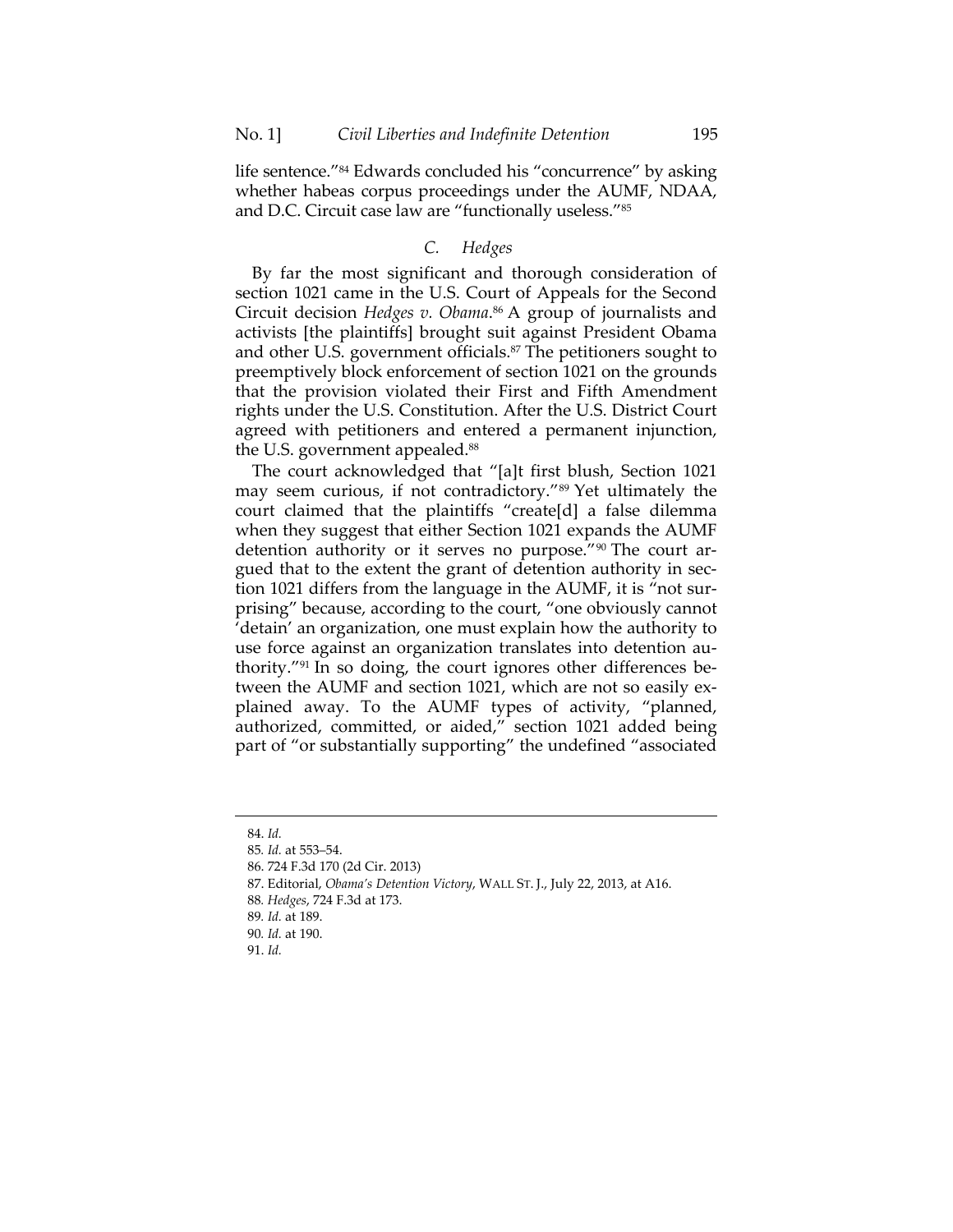forces" which are "directly supporting" hostilities not just the United States but also undefined "coalition partners."92

Substantively, the Second Circuit made quick work of the plaintiffs' challenge. The court divided the plaintiffs into two categories, the two plaintiffs who were U.S. citizens and the two non-citizen plaintiffs.93 For the U.S. citizen plaintiffs the court noted that:

While it is true that Section 1021(e) does not foreclose the possibility that previously "existing law" may permit the detention of American citizens in some circumstances—a possibility that *Hamdi* clearly envisioned in any event—Section 1021 cannot itself be challenged as unconstitutional by citizens on the grounds advanced by plaintiffs because as to them it neither adds to nor subtracts from whatever authority would have existed in its absence. For similar reasons, plaintiffs cannot show that any detention [they] may fear would be redressable by the relief they seek, an injunction of Section 1021.94

Here the court was quite literal: "with respect to citizens, lawful resident aliens, or individuals captured or arrested in the United States, Section 1021 simply says nothing at all."95 The court acknowledged "that Section 1021 perhaps could have been drafted in a way that would have made this clearer and that the absence of any reference to American citizens in Section 1021(b) led the district court astray in this case." 96

In terms of the non-U.S. citizen plaintiffs, the court claimed that:

Whereas Section 1021 says nothing about the government's authority to detain citizens, it does have real meaning regarding the authority to detain individuals who are not citizens or lawful resident aliens and are apprehended abroad. It provides that such individuals may be detained until the end of hostilities if they were part of or substantially supported al-Qaeda, the Taliban, or associated forces. To be sure, Section 1021 in substance provides also that this authority was implicit in the original AUMF. But, as discussed

<sup>92</sup>*. Id.* at 182. 93*. Id.* at 187.

<sup>94</sup>*. Id.* at 193.

<sup>95</sup>*. Id.* at 192.

<sup>96</sup>*. Id.* at 193.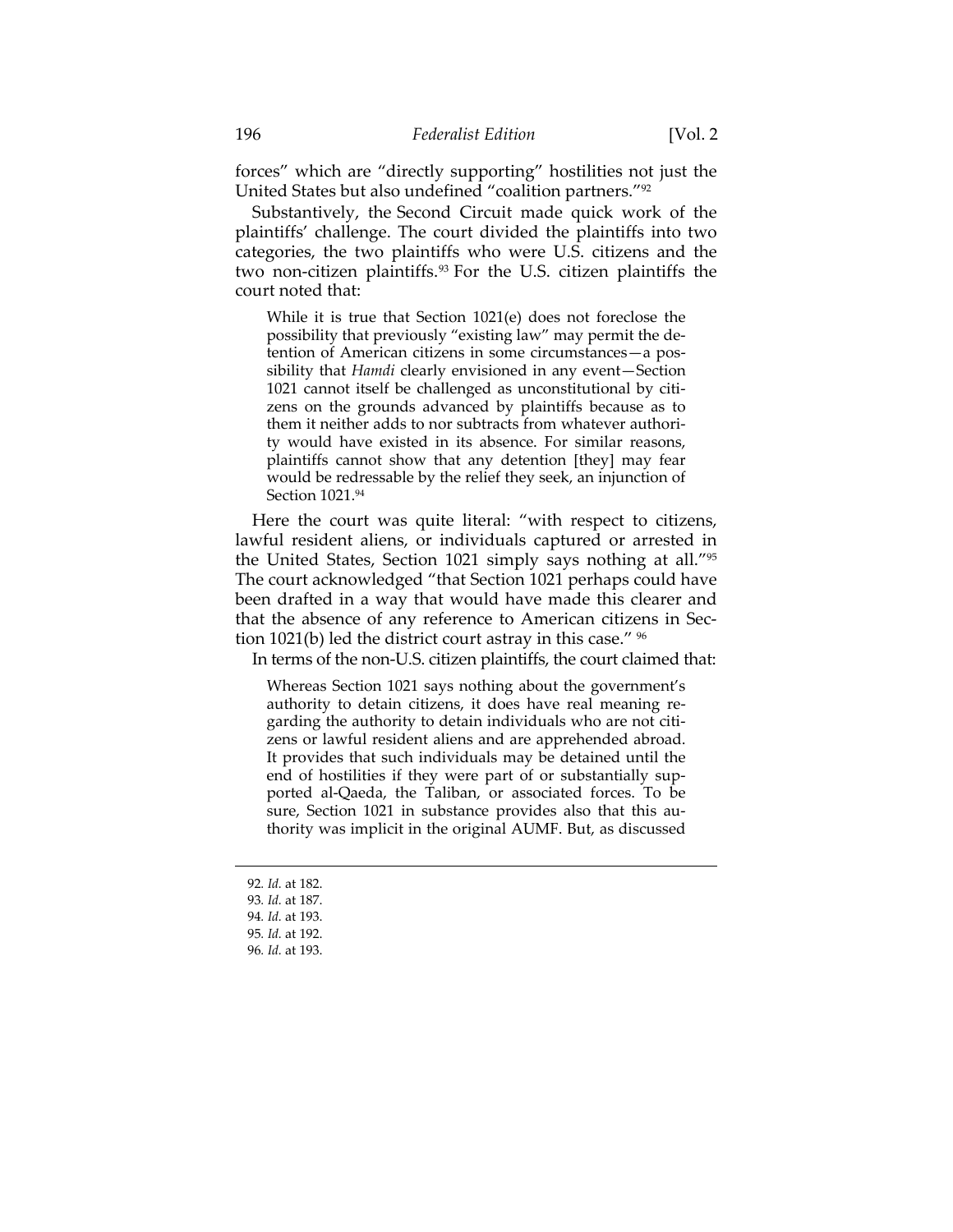above, that the 112th Congress in passing Section 1021 expressed such a view does not mean that Section 1021 itself is a nullity. It is not immediately apparent on the face of the AUMF alone that the President had the authority to detain those who substantially supported al-Qaeda, and indeed many federal judges had concluded otherwise prior to Section 1021's passage. Hence, Section 1021(b)(2) sets forth an interpretation of the AUMF that had not previously been codified by Congress.97

The portion of the *Hedges* opinion which is the most telling on both how unclear section 1021 is, and how we do not know what it means or how it could be applied in the future, came when the Second Circuit faced what it styled as "a somewhat peculiar situation."98 That peculiarity resulted from the government asking the court:

to resolve standing in this case by codifying, as a matter of law, the meaningful limits it has placed on itself in its interpretation of Section 1021. We decline the government's invitation to do so. *Thus, we express no view regarding whether the laws of war inform and limit detention authority under Section 1021(b)(2) or whether such principles would foreclose the detention of individuals like [the non-citizen plaintiffs]. This issue presents important questions about the scope of the government's detention authority under the AUMF, and we are wary of allowing a preenforcement standing inquiry to become the vehicle by which a court addresses these matters unless it is necessary*. Because we conclude that standing is absent in any event, we will assume without deciding that Section 1021(b)(2) covers [the non-citizen plaintiffs] in light of their stated activities.<sup>99</sup>

Perhaps most telling was the court's comment that "[t]he parties raise a number of important and difficult questions, but we need not reach most of them."<sup>100</sup> Thus, the court did not reach most of the important and difficult questions section 1021 presents. So section 1021 remains hiding in plain sight. We may not know section 1021's full effect unless and until there is another significant domestic terrorism incident. We can, however, already see how the viability of indefinite detention is altering

<sup>97</sup>*. Id.* at 193–94.

<sup>98</sup>*. Id.* at 199.

<sup>99</sup>*. Id.* at 199 (emphasis added).

<sup>100</sup>*. Id.* at 188.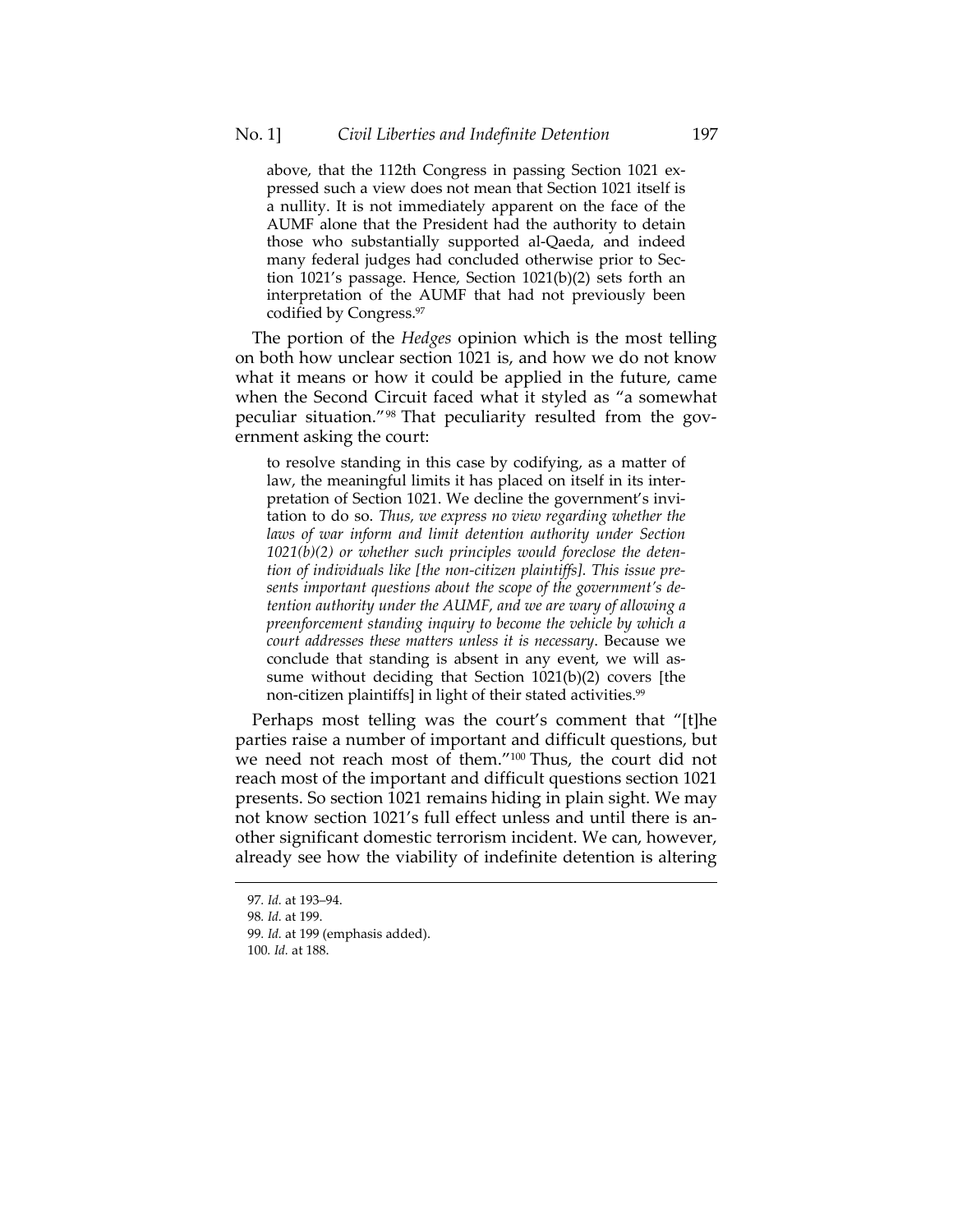U.S. law enforcement's approach to civil liberties in domestic counterterrorism investigations.

# IV. SECTION 1021 SKEWS THE PUBLIC SAFETY EXCEPTION TO *MIRANDA*

In the wake of post-September 11th terrorism-related incidents in the United States, questions have arisen about the efficacy and even appropriateness of utilizing a traditional criminal procedure approach. 101 In response, federal law enforcement has been employing an increasingly expansive view of the public safety exception (PSE) 102 to the *Miranda*  rights warning and waiver requirement. 103 But however expansive its application, the PSE imposed, or used to anyway, a risk calculus burden on law enforcement.104 Section 1021 and the possibility of indefinite detention fundamentally alters and shifts that risk to the terrorism suspect. Given that, as previously discussed, we do not know the type or quantum of activity which renders someone a terrorism suspect, section 1021 may result in a significant erosion of U.S. civil liberties. This erosion may result from the direct application of section 1021 or indirectly through the expanded use of the PSE by law enforcement buttressed by the possibility of indefinite detention.

In *New York v. Quarles*, the Supreme Court created the public safety exception to *Miranda*: When law enforcement interrogates a suspect in custody in response to an imminent threat of danger to the officer or the public, the confession will be admissible even if the officer failed to provide *Miranda* warnings and obtain a waiver.105 In linking the exception to *Miranda*, Justice O'Connor

 <sup>101.</sup> Corn & Jenks, *supra* note 5, at 2–3 (referring to the 2013 Boston Marathon bombing, the 2010 "Times Square," 2009 "underwear" and 2001 "shoe" attempted bombings).

 <sup>102.</sup> New York v. Quarles, 467 U.S. 649 (1984); *see also* Jonathan Hafetz, *Military Detention in the "War on Terrorism": Normalizing the Exceptional after 9/*11, 112 COLUM. L. REV. SIDEBAR 31, 45 (2012), http://columbialawreview.org/wp-content/ uploads/2012/03/31\_Hafetz.pdf [http://perma.cc/3NU5-JYR5].

 <sup>103.</sup> *See* Miranda v. Arizona, 384 U.S. 436 (1966).

 <sup>104.</sup> *See* Joanna Wright, *Applying Miranda's Public Safety Exception to Dzhokhar Tsarnaev: Restricting Criminal Procedure Rights by Expanding Judicial Exceptions*, 113 COLUM. L. REV. SIDEBAR 136, 138, 140–41 (2013), http://columbialawreview.org/ boston-bombers-miranda-rights\_wright/ [http://perma.cc/E5F4-QKGA].

<sup>105</sup>*. Quarles*, 467 U.S. at 657–58.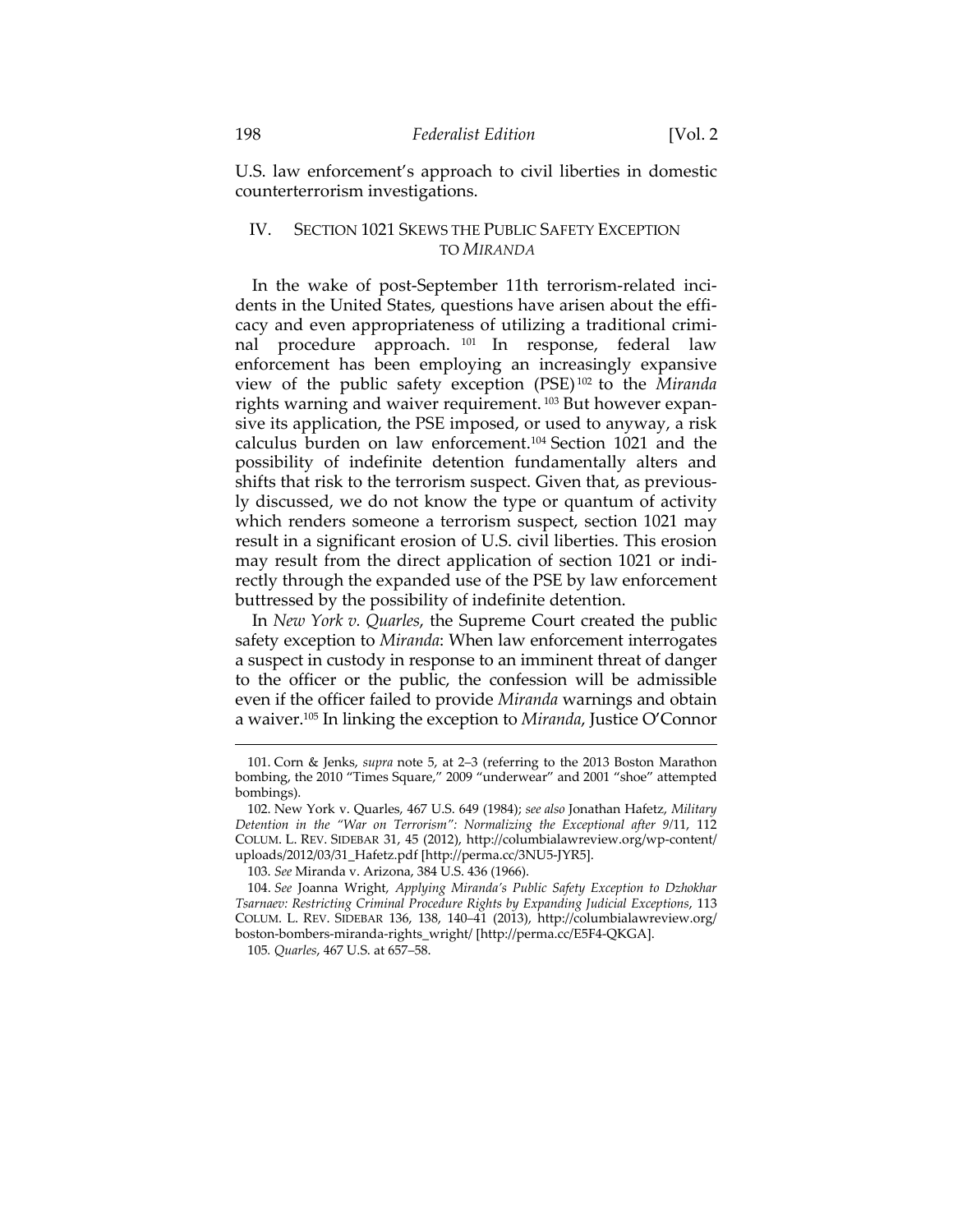noted that *Miranda* does not prohibit public safety questioning; *Miranda* simply restricts using the statement as evidence.106

In essence, *Miranda* requires the government to employ a risk calculus—question a suspect without first advising them of the *Miranda* rights and obtaining a waiver in order to protect the public, or advise the suspect and seek a waiver to protect a future prosecution. Failing to advise a suspect questioned in a custodial setting of his or her *Miranda* rights may result in the government foregoing the opportunity to convict the suspect.107

Although the expansion of the PSE lessened the need for law enforcement to make a choice, section 1021 may eliminate that choice all together. Instead of law enforcement having to decide how to prioritize protection of the public versus prosecution of alleged offenders, terrorism suspects have to make a choice: respond to questioning without *Miranda* warnings and have those statements used against you in an Article III court or do not respond and risk indefinite detention. This erosion of rights can be seen in the case of Umar Farouk Abdulmutallab, which occurred before section 1021, and the Boston Marathon bombing, which occurred after.

## *A. Abdulmutallab*

On December 25, 2009, FBI agents questioned Umar Farouk Abdulmutallab at the University of Michigan Hospital.<sup>108</sup> Abdulmutallab, a Nigerian citizen, was being treated for burns resulting from his failed attempt to detonate explosives in his underwear during a transatlantic flight from Amsterdam to Detroit that same day.109 When the plane landed U.S. Customs and Border Patrol agents arrested Abdulmutallab and transported him to the hospital.110 Thus, at the time of the FBI questioning, Ab-

 106*. Id.* at 664 (O'Connor, J., concurring in the judgment in part and dissenting in part).

<sup>107</sup>*. See* Paul G. Cassell, Miranda*'s Social Costs: An Empirical Reassessment*, 90 NW. U. L. REV 387, 484 (1996); *see also Miranda*, 384 U.S. at 542 (White, J., dissenting) ("In some unknown number of cases the Court's rule will return a killer, a rapist or other criminal to the streets and to the environment which produced him, to repeat his crime whenever it pleases him.").

 <sup>108.</sup> United States v. Abdulmutallab, No. 10-20005, 2011 WL 4345243, at \*1 (E.D. Mich. Sept. 16, 2011).

 <sup>109.</sup> Id.

 <sup>110.</sup> Id.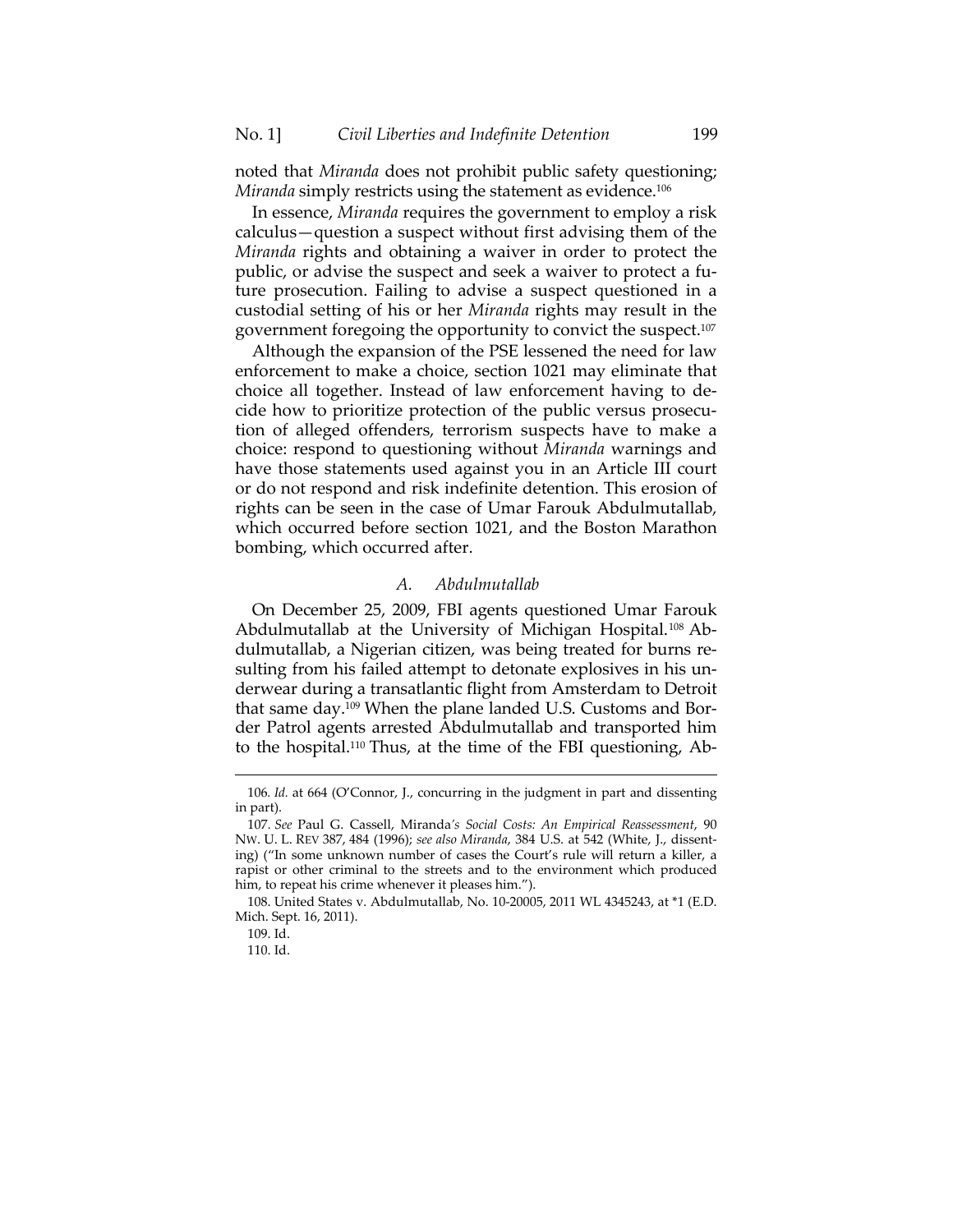dulmutallab was already in custody. Abdulmutallab was not advised of his *Miranda* rights until nine hours after his arrest.<sup>111</sup> During that time, the FBI questioned him about:

where he traveled, when he had traveled, how, and with whom; the details of the explosive device; the details regarding the bomb-maker, including where Defendant had received the bomb; his intentions in attacking Flight 253; who else might be planning an attack; whether he associated with, lived with, or attended the same mosque with others who had a similar mind-set as Defendant about jihad, martyrdom, support for al-Qaeda, and a desire to attack the United States by using a similar explosive device on a plane, and what these individuals looked like—all in an attempt to discover whether Defendant had information about others who could be on planes or about to board planes with explosive devices similar to the one Defendant used because, based upon his training, experience, and knowledge of earlier al-Qaeda attacks, this was not a solo incident and the potential for a multi-prong attack existed even if Defendant was unaware of any specific additional planned attack.112

Abdulmutallab was prosecuted in U.S. federal court where he unsuccessfully moved to suppress his statements.113 Following his conviction for, among other offenses, attempting to use a weapon of mass destruction, he was sentenced to be confined for the duration of his natural life without the possibility of parole.<sup>114</sup> His case demonstrates the imprecise scope of the PSE. Is the most important criterion the spontaneity of unmirandized police questioning in the face of an imminent threat? Or is it that law enforcement's primary objective of defusing that imminent threat?

For context of the current application of the PSE, consider *Quarles* itself. In that case, New York City police apprehended a

<sup>111</sup>*. Id.*; *see also* Walter Pincus, *Christmas Day bomb suspect was read Miranda rights nine hours after arrest*, WASH. POST, Feb. 15, 2010, http://www.washingtonpost.com/ wpdyn/content/article/2010/02/14/AR2010021404062.html [http://perma.cc/QEM8- 85A8].

 <sup>112.</sup> *Abdulmutallab*, 2011 WL 4345243, at \*5.

<sup>113</sup>*. Id*. at \*1.

 <sup>114.</sup> United States v. Abdulmutallab, No. 10-20005, 2012 U.S. Dist. LEXIS 20057, at \*3–4 (E.D. Mich. Feb. 16, 2012).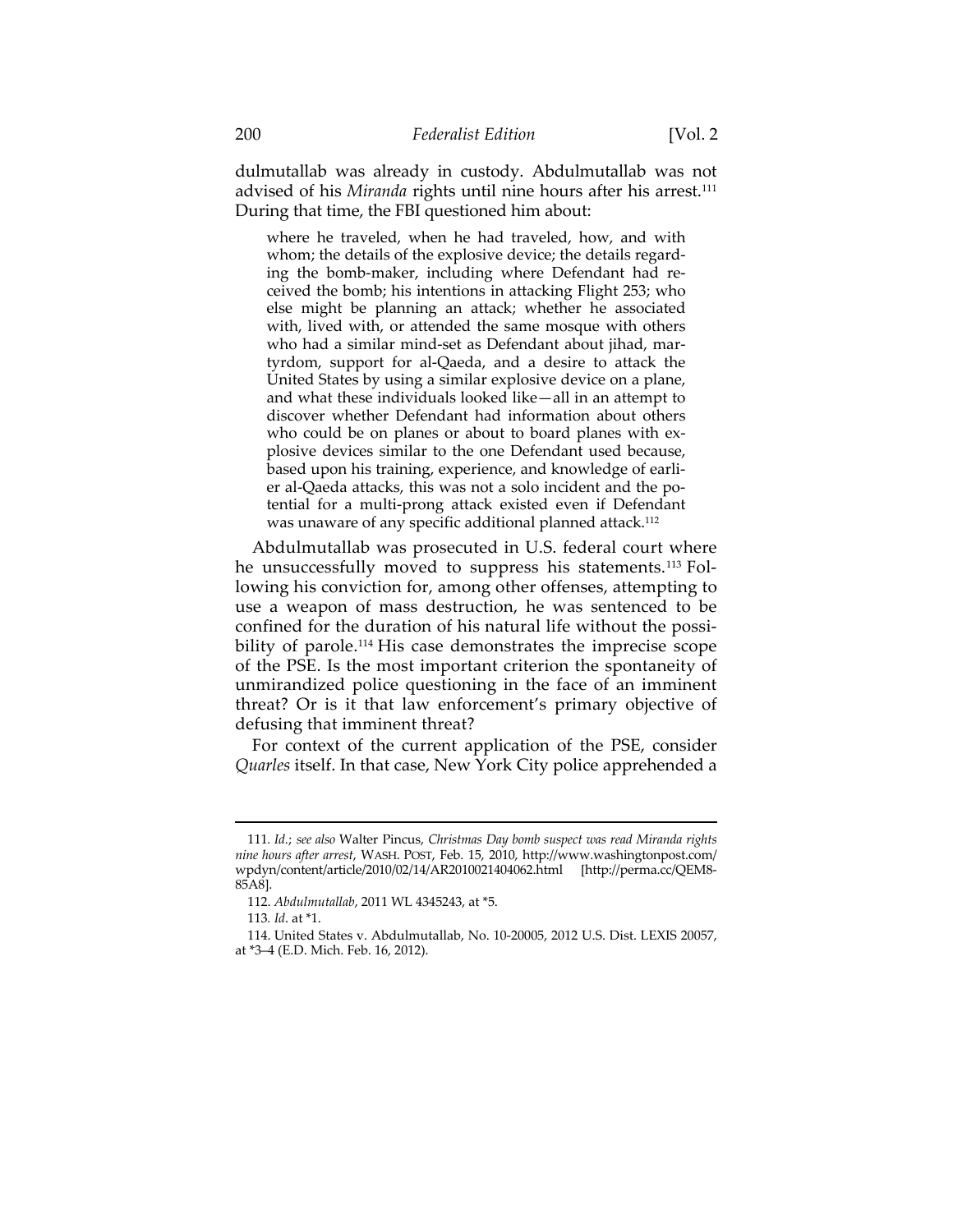man in a grocery store suspected of sexual assault.<sup>115</sup> The victim had flagged down the police and pointed out her assailant, Quarles, who proceeded to run into the store.116 When police arrested Quarles they noticed he was wearing a empty gun holster.<sup>117</sup> With Quarles in handcuffs, the police asked about the location of the gun.118 The admissibility of that question and answer is the basis of the PSE.

Both the trial and appellate court ruled that the gun police seized based on Quarles's response to their post arrest questioning was inadmissible.119 The Supreme Court reversed the exclusion, siding with the argument of Sol Wachtler, then the Queens District Attorney, that there should be an emergency exception to *Miranda*. 120 Interestingly though, Wachtler—later a judge—has written that:

resolving immediate emergencies is about as far as we should go in delaying the Miranda reading or creating exceptions to it. To open non-emergency exceptions, like the one proposed by the Obama administration for terrorism suspects, would be to go down a road toward the eventual nullification of the constitutional protection against self-incrimination.

The Miranda rule strikes a delicate balance, enabling us to protect a fundamental constitutional right without forcing the courts to allow the legitimacy of every confession to be proven before it is allowed into evidence. To compromise the rule would be counterproductive and destructive to the kind of freedom we enjoy as Americans  $-$  a freedom that terrorists would like nothing better than to destroy.121

The FBI in *Abdulmutallab* took a calculated risk. They questioned Abdulmutallab without first advising him of his *Miranda* rights and seeking a waiver. Unlike in *Quarles*, there was nothing spontaneous about the FBI questioning. This suggests that

<u> 1989 - Andrea San Aonaichte ann an Cathracha ann an t-Èireann an t-Èireann an t-Èireann an t-Èireann an t-Èir</u>

 <sup>115.</sup> New York v. Quarles, 467 U.S. 649, 651–52 (1984).

 <sup>116.</sup> *Id.*

<sup>117</sup>*. Id.* at 652.

 <sup>118.</sup> *Id.*

<sup>119</sup>*. Id.* at 651.

<sup>120</sup>*. Id.* at 651, 655–58.

 <sup>121.</sup> Sol Wachtler, Op-Ed., *You Have the Right to Remain Constitutional*, N.Y. TIMES, May 12, 2010, http://www.nytimes.com/2010/05/13/opinion/13wachtler.html [http://perma.cc/9TSX-4TLM].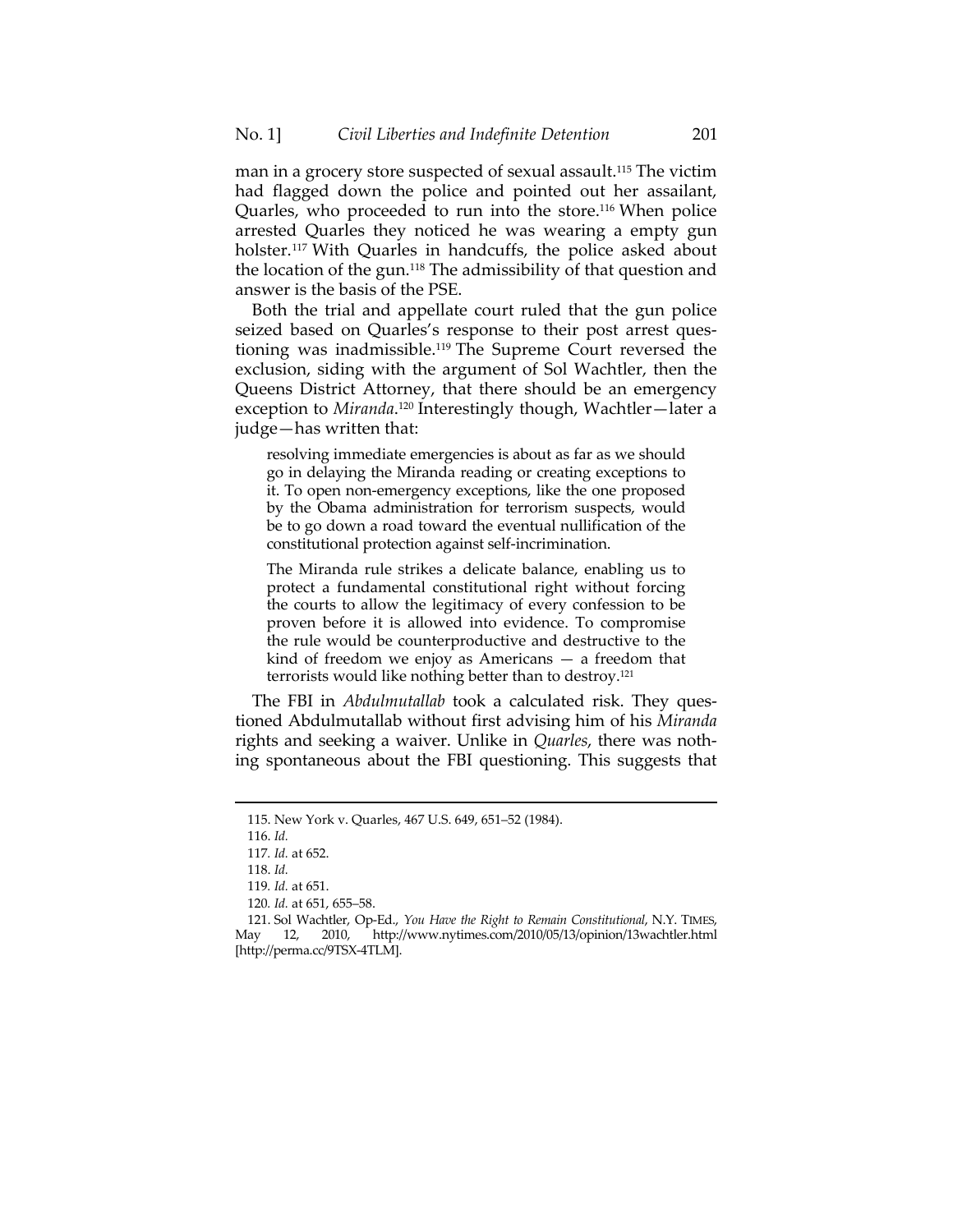perhaps the primary objective test was controlling. While courts have been receptive to expanding the PSE in terrorism cases, $122$ the FBI was still taking a risk: either the statements would fall within the public safety exception and be admissible, or they would not and could not be used in the government's case in chief. Their exclusion might not have prevented Abdulmutallab's prosecution but would have made it more challenging.

In the wake of Abdulmutallab, the FBI purportedly issued guidance to its agents encouraging a broad use of the PSE in terrorism cases. 123 While the FBI's course of action in the Abdulmutallab ultimately proved successful, controversy surrounded whether Abdulmutallab should have been read his rights at all.124 Calculated risks are still risks.

At one point Attorney General Eric Holder made statements that the Obama Administration would engage Congress on developing statutory authority for such unwarned questioning of terror suspects in the future.125 Holder went so far as to testify before the House Committee on the Judiciary that the PSE should be "clarified" to ensure it provided the necessary flexibility to permit unwarned questioning of terror suspects.<sup>126</sup> It is not a coincidence that within a year of the *Abdulmutallab* case and the Attorney General asking for greater flexibility that Congress enacted section 1021, which in providing for indefinite detention allows the executive branch to avoid even the calculated risk of the *Abdulmutallab* case. The reason the Attorney General has not renewed his call for statutory expansion of

 <sup>122.</sup> One commentator has conducted an empirical assessment of the PSE. Joanna Wright, *Mirandizing Terrorists? An Empirical Analysis of the Public Safety Exception*, 111 COLUM. L. REV. 1296 (2011) (showing that, where the basis of the claimed exception is based on an alleged threat of an explosive device, courts have upheld the application of the PSE in 89 percent of the cases).

<sup>123</sup> *F.B.I. Memorandum*, N.Y. TIMES, Mar. 25, 2011, http://www.nytimes.com/ 2011/03/25/us/25miranda-text.html [http://perma.cc/X68Y-92JE].

 <sup>124.</sup> *See* David J. R. Frakt, *Prisoners of Congress: The Constitutional and Political Clash Over Detainees and the Closure of Guantanamo*, 74 U. PITT. L. REV. 179, 199 (2012).

<sup>125</sup>*. See* Anne E. Kornblut, *Obama administration looks into modifying Miranda law in the age of terrorism*, WASH. POST, May 10, 2010, http://www.washingtonpost.com/ wpdyn/content/article/2010/05/09/AR2010050902062.html [http://perma.cc/VP7K-6QE4].

 <sup>126.</sup> *United States Department of Justice: Hearing Before the H. Comm. on the Judiciary*, 111th Cong. 44 (2010) (testimony of Eric Holder, Att'y Gen. of the United States).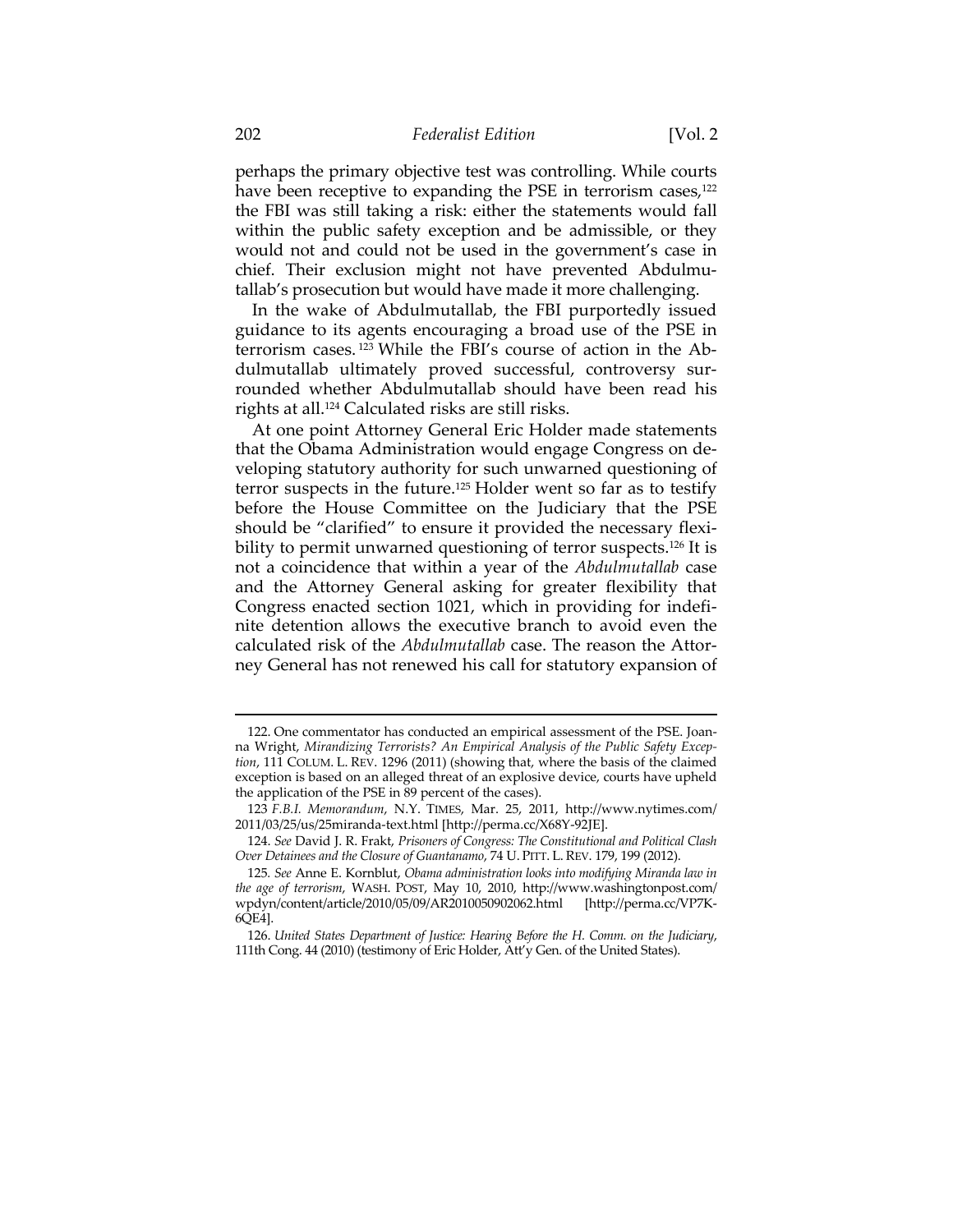the PSE is because DOJ now has section 1021, which provides far greater "flexibility" to law enforcement.

Because the government may now indefinitely incapacitate at least certain terror suspects, the *Quarles* balance has been fundamentally altered. The possibility of indefinite detention results in the government no longer having to choose between public safety and prosecution. The Department of Justice is embracing and defending this flexibility while not acknowledging the risks to civil liberties. According to former Attorney General Michael Mukasey:

The United States has every right to capture and detain enemy combatants in this conflict, and need not simply release them to the battlefield . . . We have every right to prevent them from returning to kill our troops or those fighting with us, and to target innocent civilians. And this detention often yields valuable intelligence about the intentions, organization, operations, and tactics of our enemy. In short, detaining dangerous enemy combatants is lawful, and makes our Nation safer . . . [T]o suggest that the government must charge detainees with crimes or release them is to seriously misunderstand the principal reasons why we detain enemy combatants in the first place: it has to do with selfprotection, because these are dangerous people who pose threats to our citizens and to our soldiers.127

To understand the progression, or digression really, that the United States is undergoing in terms of civil liberties consider how the post-section 1021 Boston Marathon Bombing investigation played out.

 <sup>127.</sup> Michael B. Mukasey, Att'y Gen. of the United States, Remarks Prepared for Delivery at the American Enterprise Institute for Public Policy Research (July 21, 2008), *available at* http://www.aei.org/files/2008/07/21/20080721\_DOJ.pdf [http:// perma.cc/NV8C-EQEE]. While General Mukasey is correct insofar as he describes the purpose of law-of-war detention, he ignores that such detention is based on armed conflict having a finite end point leading to release. Moreover it is disingenuous, to say the least, to consider all law-of-war detention the same. The U.S. Army capturing an al Qaeda or Taliban member in a remote area of Afghanistan is considerably, if not completely, different from the FBI detaining an al Qaeda or Taliban member at the Detroit airport.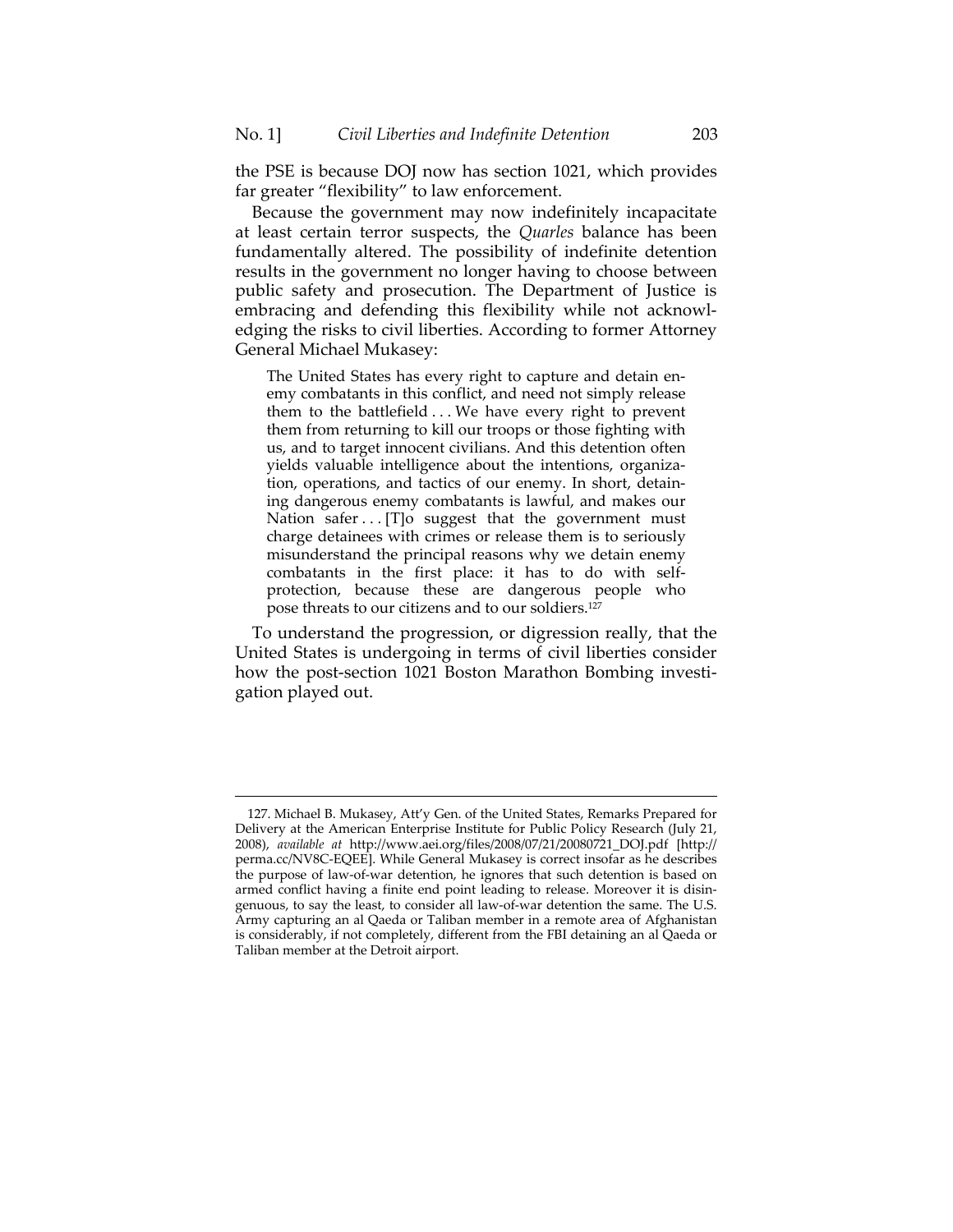#### 204 *Federalist Edition* [Vol. 2

## *B. Boston Marathon Bombing*

On April 15, 2013, two bombs exploded on the course of the Boston Marathon, killing three and injuring over 200.<sup>128</sup> On April 18, the FBI released photos identifying two Chechen brothers, Dzhokhar and Tamerlan Tsarnaev, as suspects.129 The following day, after several shootouts with law enforcement, Tamerlan Tsarnaev was killed and Dzokhar was wounded and taken into custody.130 The FBI questioned Dzokhar, a U.S. citizen in the custody of U.S. law enforcement, for some twentyseven hours over the course of several days.<sup>131</sup> During this questioning Dzokhar reportedly requested a lawyer ten times.132 Yet unlike in *Abdulmutallab*, where the FBI advised a foreign citizen of his *Miranda* rights, the FBI never did so for Tsarnaev, a U.S. citizen. Only when Tsarneav was presented to a U.S. Magistrate did the Magistrate advise him of his rights and afford him to the right to consult with an attorney.<sup>133</sup>

Yet the hue and cry was not that Tsarneav had been read his rights too late, but that he had been read them at all. The criticism came not just from pundits, but from members of Congress. Senator Graham "tweeted" that "[I]f captured, I hope [the] Administration will at least consider holding the Boston suspect as enemy combatant for intelligence gathering purposes,"134 and that "[T]he last thing we may want to do is read Bos-

<u> 1989 - Andrea San Aonaichte ann an Cathracha ann an t-Èireann an t-Èireann an t-Èireann an t-Èireann an t-Èir</u>

 <sup>128.</sup> Leti Volpp, *The Boston Bombers*, 82 FORDHAM L. REV. 2209, 2209 (2014).

 <sup>129.</sup> Greg Botelho, *Timeline: The Boston Marathon bombing, manhunt and investigation*, CNN (May 2, 2013, 9:09 AM), http://www.cnn.com/2013/05/01/justice/ boston-marathon-timeline/?c=&page=0 [http://perma.cc/VHB3-RGLK].

 <sup>130.</sup> *Id.*

 <sup>131.</sup> Alana Semuels*, Boston Marathon bombing suspect's lawyers say FBI violated his rights*, L.A. TIMES, May 7, 2014, 10:38 PM, http://www.latimes.com/nation/la-nadzhokhar-tsarnaev-20140508-story.html [http://perma.cc/3NRC-VNKY].

 <sup>132.</sup> *Id.*

 <sup>133.</sup> Devlin Barrett, Siobhan Gorman & Tamer El-Ghobashy, *Judge Made Call to Advise Suspect of Rights*, WALL ST. J., Apr. 25, 2013, http://online.wsj.com/news/articles/ SB10001424127887323789704578444940173125374 [http://perma.cc/H9WR-KBVN].

 <sup>134.</sup> Debbie M. Lord, *Graham, McCain call for Obama administration to hold bombing suspect as enemy combatant*, AL.COM (Apr. 19, 2013, 10:33 PM), http://blog.al.com/wire/2013/04/lindsey\_graham\_calls\_for\_obama.html [http://perma.cc/FLR8-GNDW].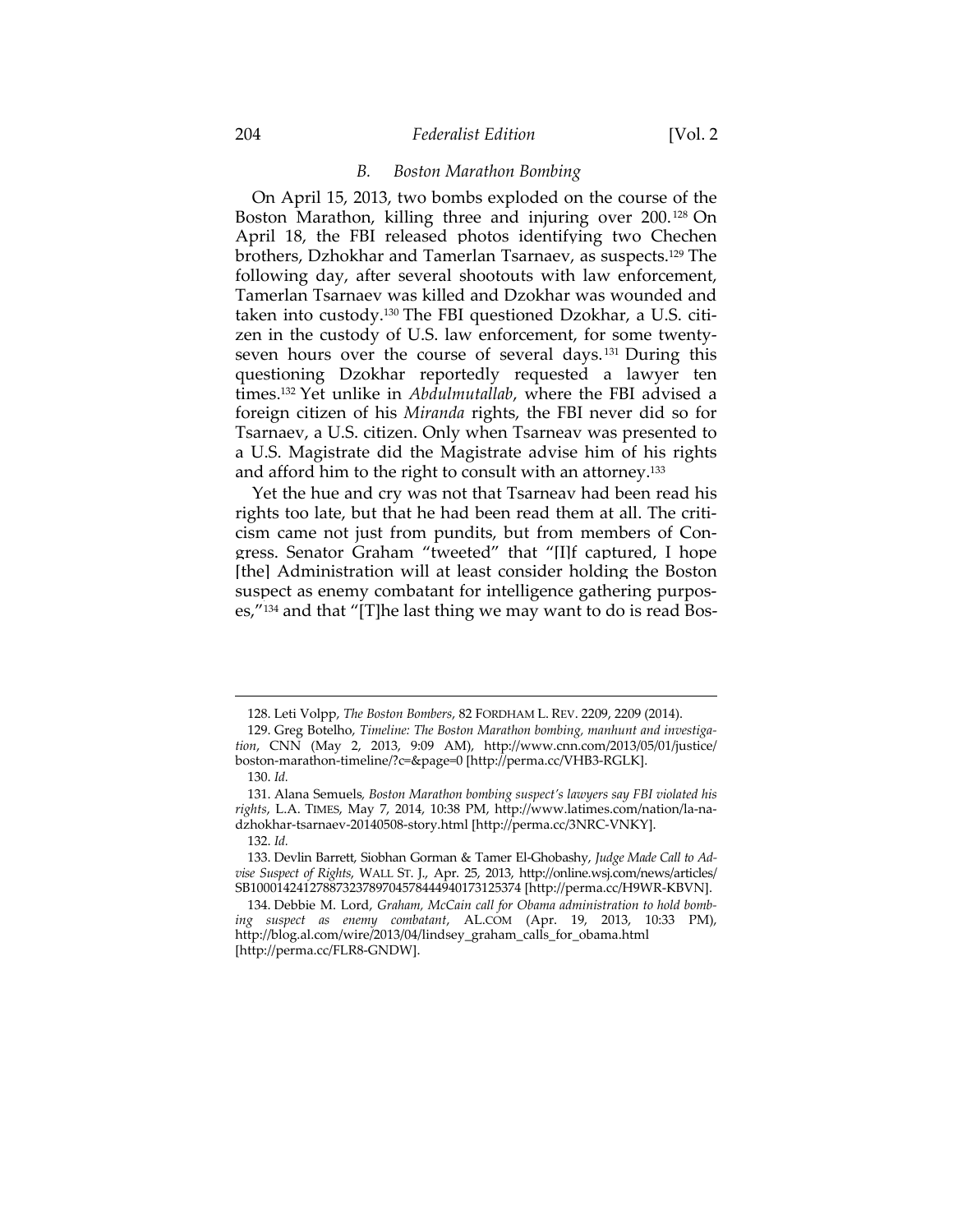ton [Marathon bombing] suspect Miranda [r]ights telling him to 'remain silent.'"135

Senator Graham also claimed that the Boston Marathon bombing was "Exhibit A of why the homeland is the battlefield."136 Continuing to explore their use of social media, following Tsarnaev's apprehension, Senator McCain joined Senator Graham in issuing a statement on Facebook stating that:

Now that the suspect is in custody, the last thing we should want is for him to remain silent. It is absolutely vital the suspect be questioned for intelligence gathering purposes. We need to know about any possible future attacks which could take additional American lives. The least of our worries is a criminal trial which will likely be held years from now.

Under the Law of War we can hold this suspect as a potential enemy combatant not entitled to Miranda warnings or the appointment of counsel. Our goal at this critical juncture should be to gather intelligence and protect our nation from further attacks.

We remain under threat from radical Islam and we hope the Obama Administration will seriously consider the enemy combatant option.

We will stand behind the Administration if they decide to hold this suspect as an enemy combatant.<sup>137</sup>

The Department of Justice did not decide to hold Tsarnaev as an enemy combatant and instead is prosecuting him through the normal civilian federal criminal justice process.<sup>138</sup> Tsarnaev's defense lawyers have filed a motion to suppress his statements.139 Some legal scholars believe the court will grant

 <sup>135.</sup> Aaron Blake, *Lindsey Graham: Boston bomber could be held as enemy combatant*, WASH. POST, Apr. 19, 2013, http://www.washingtonpost.com/blogs/postpolitics/wp/2013/04/19/lindsey-graham-boston-bomber-could-be-held-as-enemycombatant/ [http://perma.cc/4EUR-L324].

<sup>136</sup>*. See* Jennifer Rubin, *Sen. Lindsey Graham: Boston bombing "is Exhibit A of why the homeland is the battlefield,"* WASH. POST, Apr. 19, 2013, http://www. washingtonpost.com/blogs/right-turn/wp/2013/04/19/sen-lindsey-graham-bostonbombing-is-exhibit-a-of-why-the-homeland-is-the-battlefield/

<sup>[</sup>http://perma.cc/9XHV-6VK3]. 137*. See* Lord, *supra* note 134.

<sup>138</sup>*. See* Semuels, *supra* note 131.

 <sup>139.</sup> *Id.*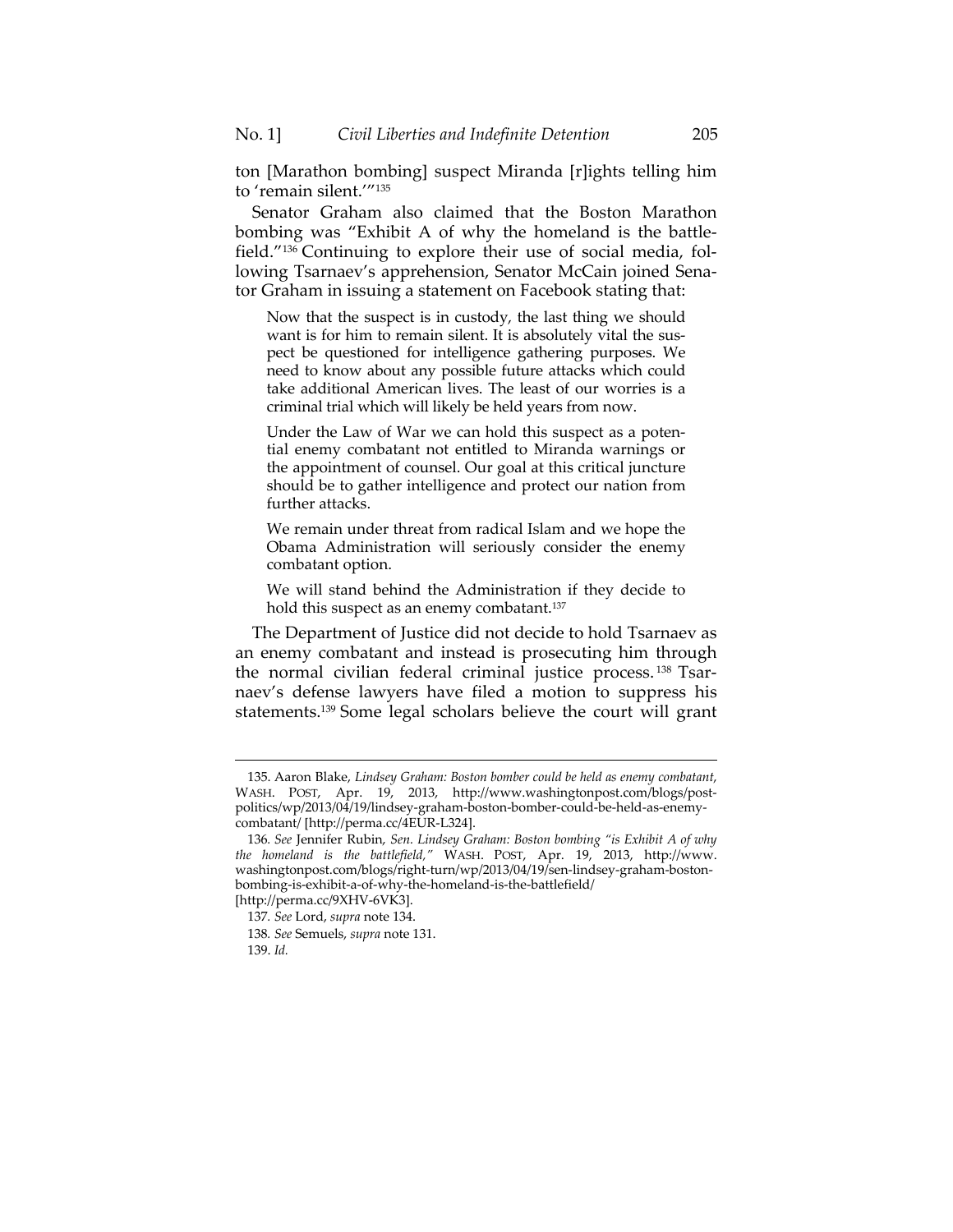the motion,140 and DOJ may well lose the ability to introduce the statements at trial. For the Assistant U.S. Attorney prosecuting the case, such a ruling is undesirable but frankly not significant. Apart from Tsarnaev's statements, there appears to be overwhelming evidence of his guilt.141 So if, and probably when, the court excludes the statements, the DOJ will continue with the prosecution and have learned a little more about the bounds of an expanded PSE.

But consider how emboldened the FBI was in this case and how differently it acted with Tsarnaev than with Abdulmuttalab. That a U.S. citizen would receive substantially less civil liberty protections from the U.S. government than a foreign national is surprising and telling. What changed between Abdulmuttalab and Tsarnaev that would explain the difference was section 1021.

Section 1021 was ultimately not needed in Tsarnaev's case. He and his brother appear to have been domestic terrorists.142 There do not seem to have been ties with foreign terrorist groups or follow-on plots. 143 But if the FBI and DOJ had thought they needed to detain Tsarnaev indefinitely per Senators McCain and Graham, there is in section 1021 a statute on the books that arguably authorizes such detention. At a minimum section 1021 does not prohibit such detention.

The FBI was emboldened at least in part because section 1021 has substantially shifted the burden of risk associated with counterterrorism to the terrorism suspect. Tsarnaev faced a choice of either responding to questions without *Miranda* warnings or a lawyer, or accepting the possibility of indefinite detention. Given

<u> 1989 - Andrea San Aonaichte ann an Cathracha ann an t-Èireann an t-Èireann an t-Èireann an t-Èireann an t-Èir</u>

<sup>140</sup>*. See, e.g.*, Erwin Chemerinsky, *Dzhokhar Tsarnaev has rights*, L.A. TIMES, Apr. 23, 2013, http://articles.latimes.com/2013/apr/23/opinion/la-oe-chemerinskymiranda-rights-for-tsarnaev-20130423 [http://perma.cc/F46F-S44K].

<sup>141</sup>*. See* Kevin Cullen, *Dzhokhar Tsarnaev admits to setting bombs with brother, source says*, BOSTON GLOBE, Apr. 23, 2013, http://www.bostonglobe.com/metro/ 2013/04/23/source-marathon-bombing-suspect-admitted-that-and-brotherdetonated-bombs-killed-police-officer/BrBQCAOsqpFU2ShoJ4YoQM/story.html [http://perma.cc/J22H-57LV].

<sup>142</sup>*. See* Sari Horwitz & Greg Miller, *Tsarnaev brothers not yet linked to foreign terror groups, officials say*, WASH. POST, May 9, 2013, http://www. washingtonpost.com/world/national-security/tsarnaev-brothers-not-yet-linked-toforeign-terror-groups-officials-say/2013/05/08/0d0eb3fe-b804-11e2-aa9ea02b765ff0ea\_story.html [http://perma.cc/CTH6-DBT5].

 <sup>143.</sup> *See id.*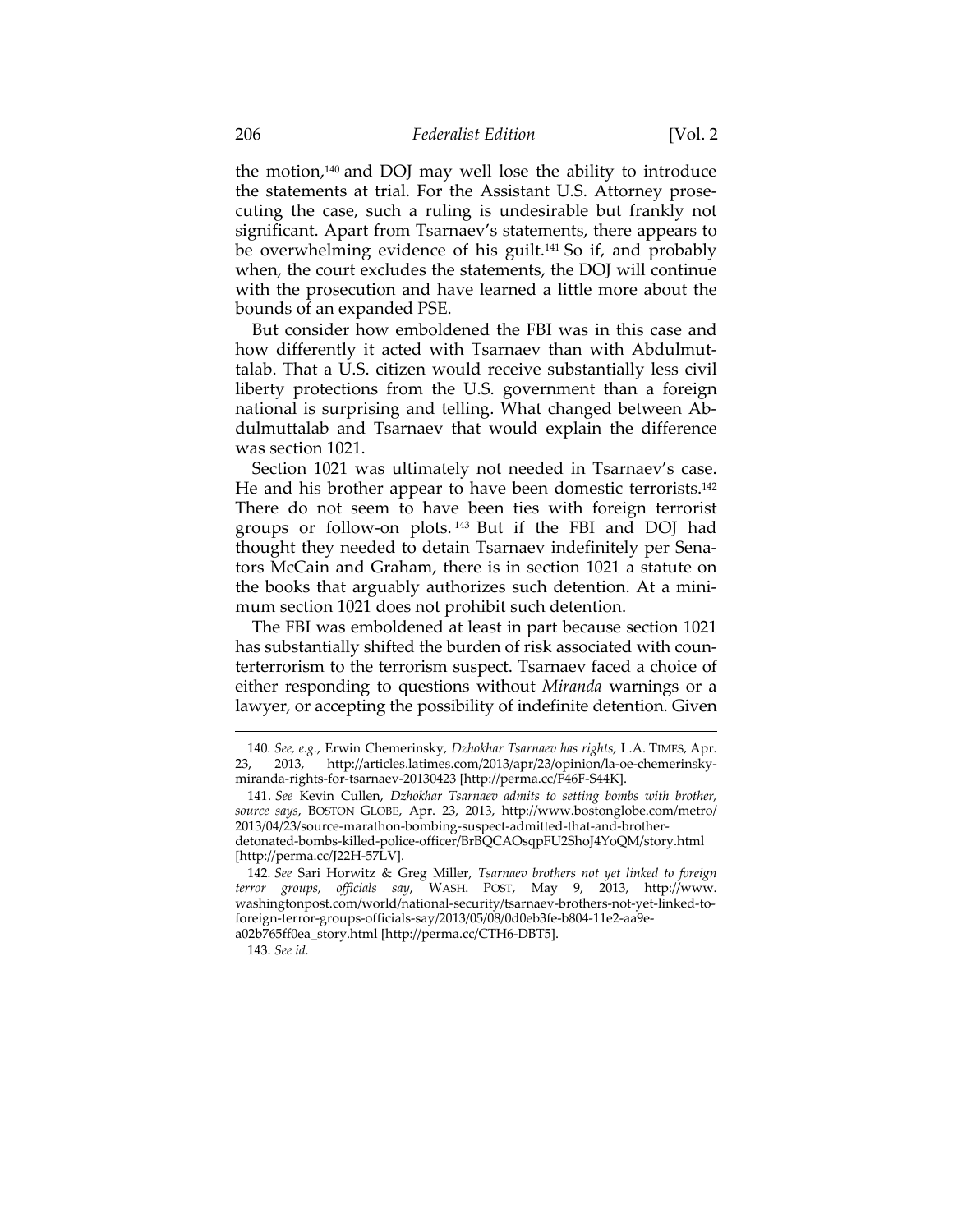the amount of evidence against Tsarnaev without his statements, had he refused to cooperate, the government would likely have still prosecuted him in an Article III court. In that regard, the Tsarnaev case does not fully highlight the issues section 1021 raises. It does, however, demonstrate how law enforcement was emboldened in its approach to interrogating a U.S. citizen in the United States. The Tsarnaev case may augur how law enforcement will handle future domestic terrorisms—more aggressively, knowing that if they exceed the bounds of the PSE and there is enough admissible evidence to prosecute a terrorist suspect in federal court there is the backstop security of indefinite detention. It's like bowling with the gutter guards that make it impossible to throw a gutterball. Without the risk of a gutterball, you are free to hurl the ball down the lane as hard as you can, receiving the reward for the increased velocity without the risk from the lack of control. Such is the counterterrorism investigation world post-section 1021.

Unlike the response options available to the FBI prior to section 1021, the government does not necessarily risk the ability to prosecute successfully (due to inadmissibility of the confession)—and thereby incapacitate—a terrorist suspect if a violation of *Miranda* results in inadmissibility of the suspect's confession. Rather, the government may now both question in violation of the *Miranda* warning and waiver requirement and then incapacitate the suspect through indefinite detention. If either this current erosion of civil liberties, or the prospect of what section 1021 may ultimately yield, is disconcerting, then we should do and say something.

## V. LACK OF DISCUSSION

Moving forward, there are two courses of action, or three if we consider doing nothing. While sometimes appropriate as a course of action, doing nothing is not a legitimate option in this setting. When faced with difficult questions and issues, we should not, we cannot, be the proverbial ostrich plunging its head into the sand. There are therefore two courses of action, and each involves wrestling with the conception of detention of non-state actors involved in or with al Qaeda, the Taliban, or associated forces.

When we have this discussion is simply a question of timing. We can have the discussion now - calmly, deliberately, as dispas